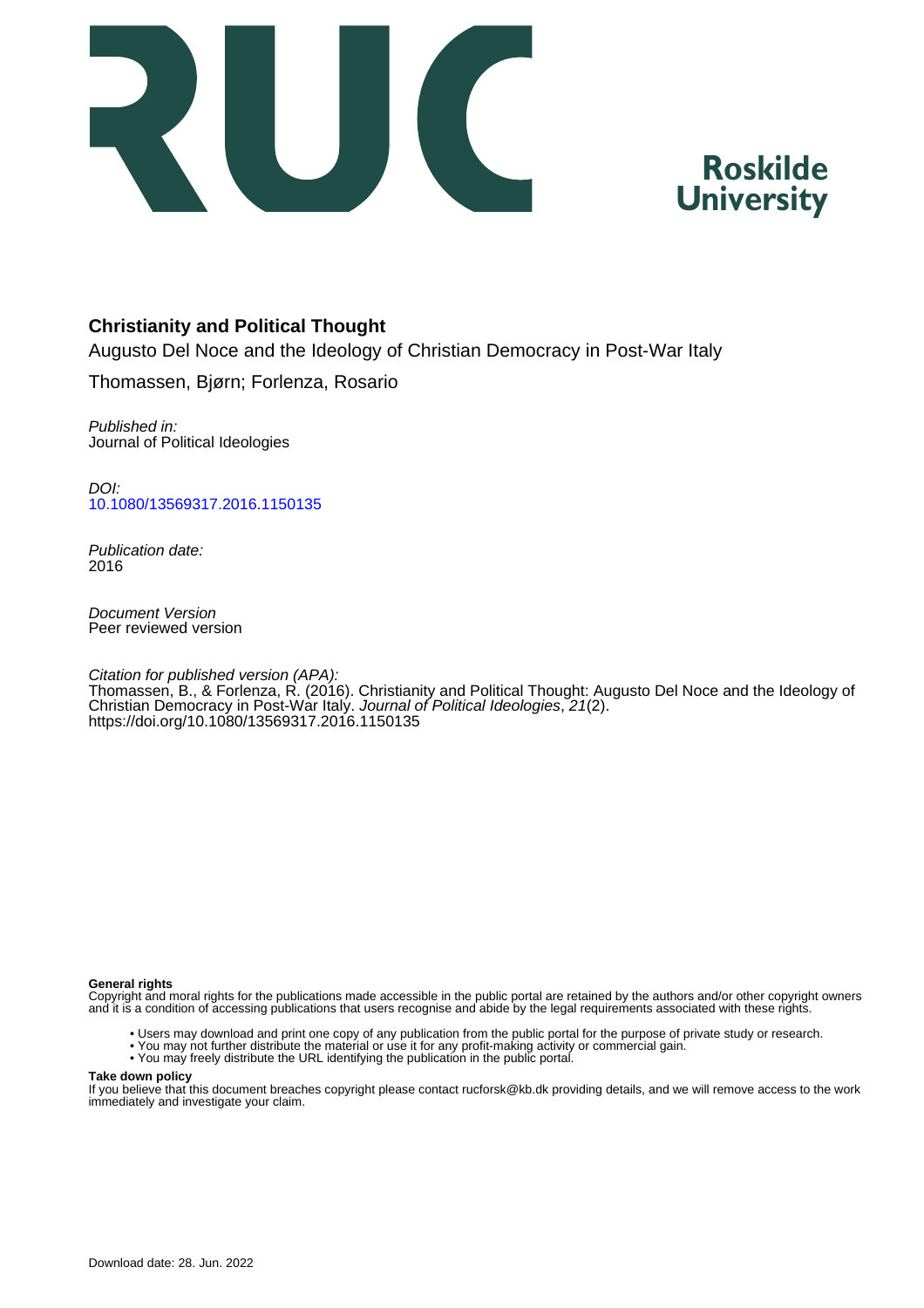# Christianity and Political Thought: Augusto Del Noce and the Ideology of Christian Democracy in Post-War Italy

Authors: Bj*ø*rn Thomassen (corresponding author) Department of Society and Globalisation Roskilde University Universitetsvej 1, 23.1 DK-4000, Roskilde Denmark Email: [bthomas@ruc.dk](mailto:bthomas@ruc.dk) Phone: (+45) 4674-3268

Rosario Forlenza The European Institute Columbia University 420 West 118th St. 1205 IAB, MC 3337 New York City, NY 10027 Email: [rf2534@columbia.edu](mailto:rf2534@columbia.edu) Phone: (+1) 631-413-1213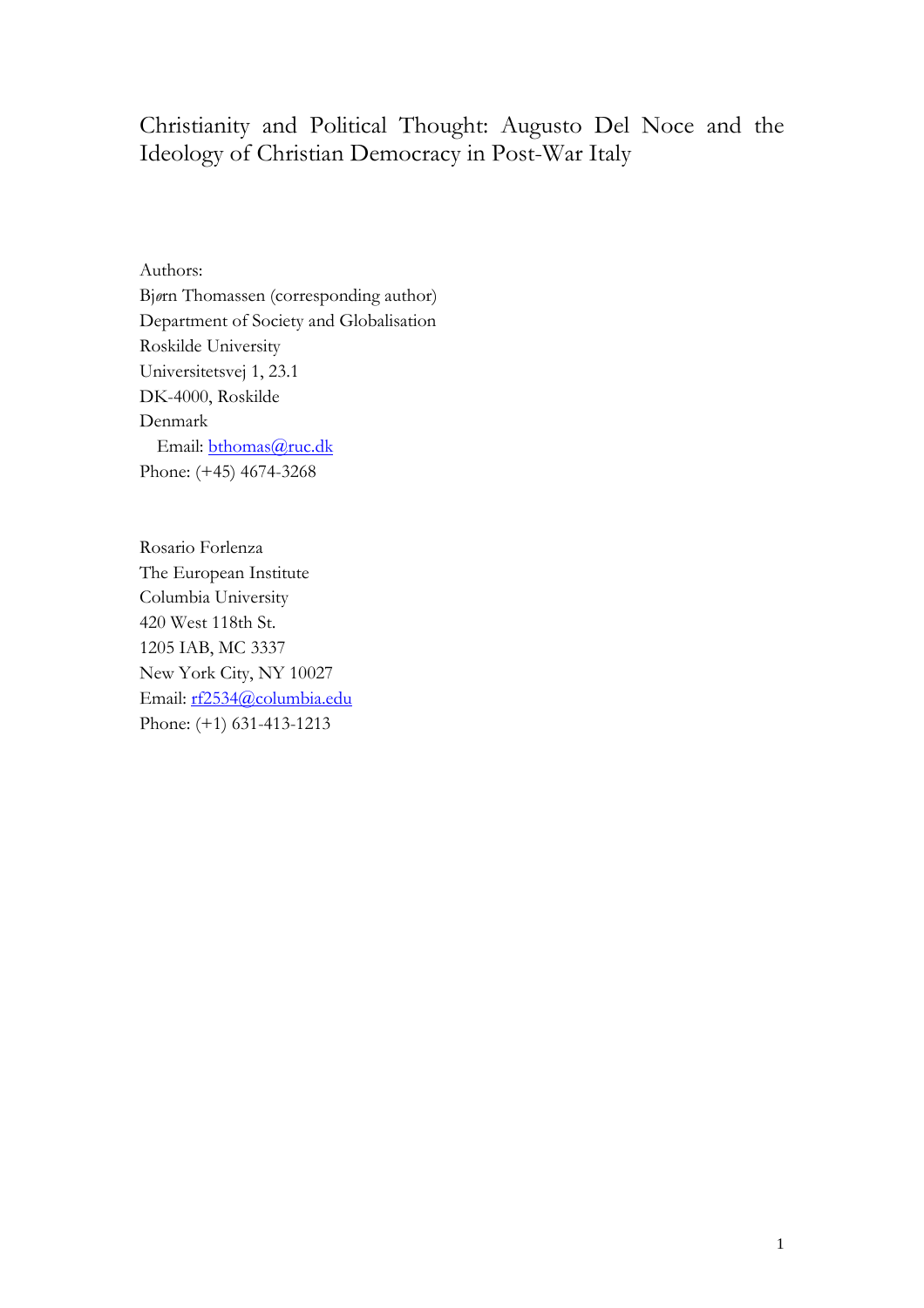## ABSTRACT

This article engages with the thought of Augusto Del Noce (1910-1989), the most important Italian Catholic philosopher and political thinker of the twentieth century. The focus is on how Del Noce came to elaborate a Catholic 'modernity,' bridging a positive encounter between Catholicism, democracy, and freedom. This philosophical project had a considerable impact on modern Italian culture and politics. At the theoretical level, the argument is embedded within a larger aim to recognize attempts within Catholic philosophy to articulate an Italian political trajectory that does not simply accept the tale of a singular path to modernity based on the Enlightenment model, but instead tries to articulate an alternative vision of the modern, grounded within a transcendental perspective.

KEYWORDS: Atheism, Catholicism, Christian Democracy, Augusto Del Noce, Modernity, Secularism

WORD COUNT: 10,694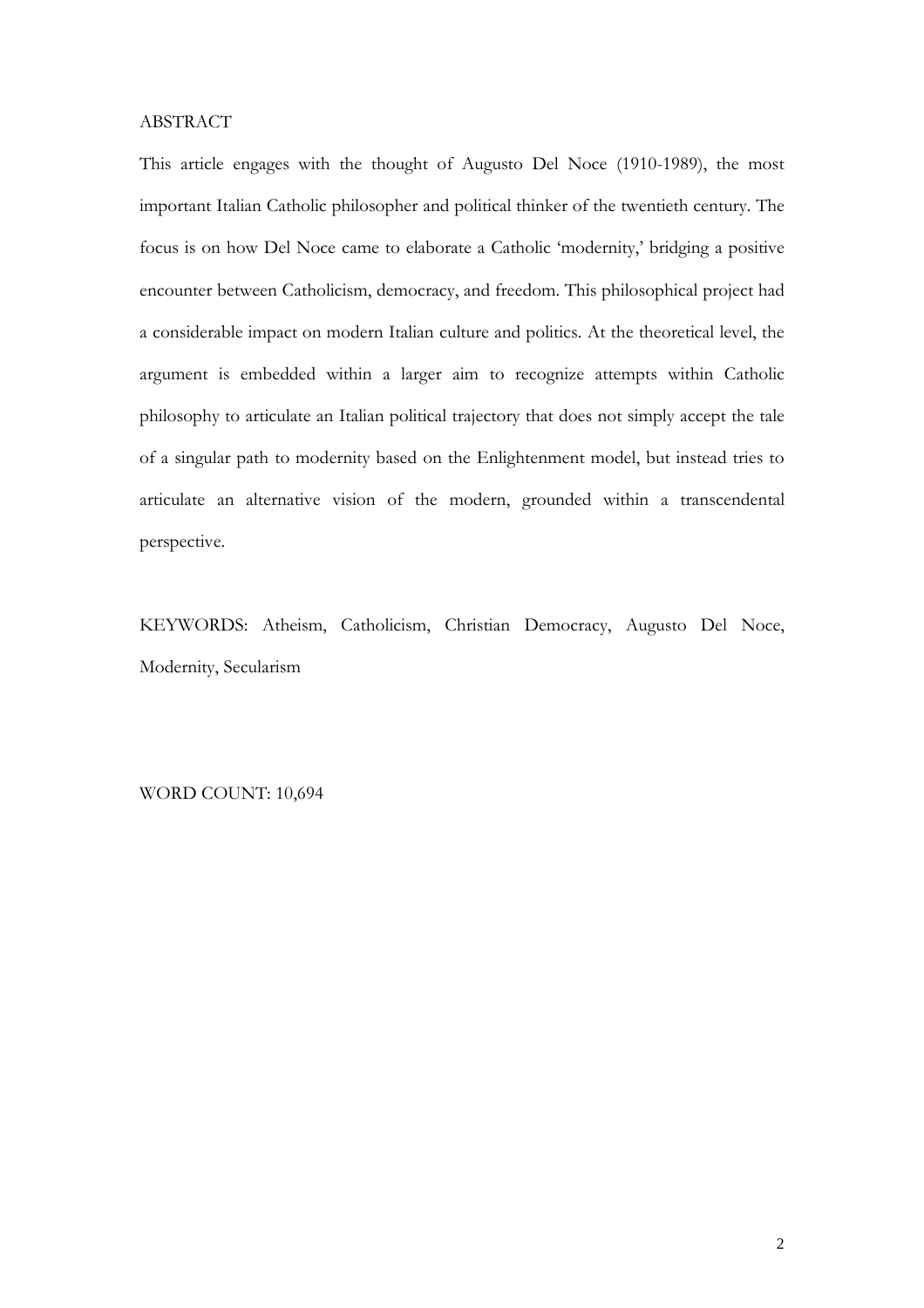The aim of this article is to shed light on the intellectual trajectory of Augusto Del Noce, the most important Catholic philosopher of twentieth century Italy. One of the most original and incisive voices of post-World War II Italian culture, Del Noce radically confronted the problem of atheism and its relationship with modern thought. Against modernity defined as the 'age of secularization'i and immanentism, Del Noce outlined an alternative concept of modernity open to transcendence. Put briefly, Del Noce sought to reposition the modern project as compatible with a Catholic-religious vision of politics and history—to develop and re-substantiate the modern call to freedom from within a Christian tradition. This required a deep philosophical-historical re-conceptualization of modernity; it also required the development of a political platform from where such a vision could come to function, steering Italy in a meaningful direction after the painful experience of Fascism.

Del Noce's re-thinking of modernity deserves fuller attention and careful scrutiny for a very simple reason: this attempt happened precisely when Catholics, through Christian Democracy (*Democrazia Cristiana*, DC), became the dominant political force of the new republican Italy, and central actors in the process of building a modern mass democracy and a modern welfare state. Christian Democracy was in postwar Italy (as in many other European countries) the central forum for institutionalizing Catholic modernity.

Del Noce's intellectual trajectory intersects at various points, and often conflictually so, with larger political debates of post-war Italy, the development of political Catholicism, and intellectual debates within the Christian democratic movement. He constantly tried to reconcile and balance philosophical reflection and political vocation, as he believed that 'rethinking philosophy is the first problem of today's politics, so that the political becomes Politics in a Platonic sense, correcting an imperfect world.<sup>3ii</sup> The red thread in Del Noce's work was the ideological and political problem of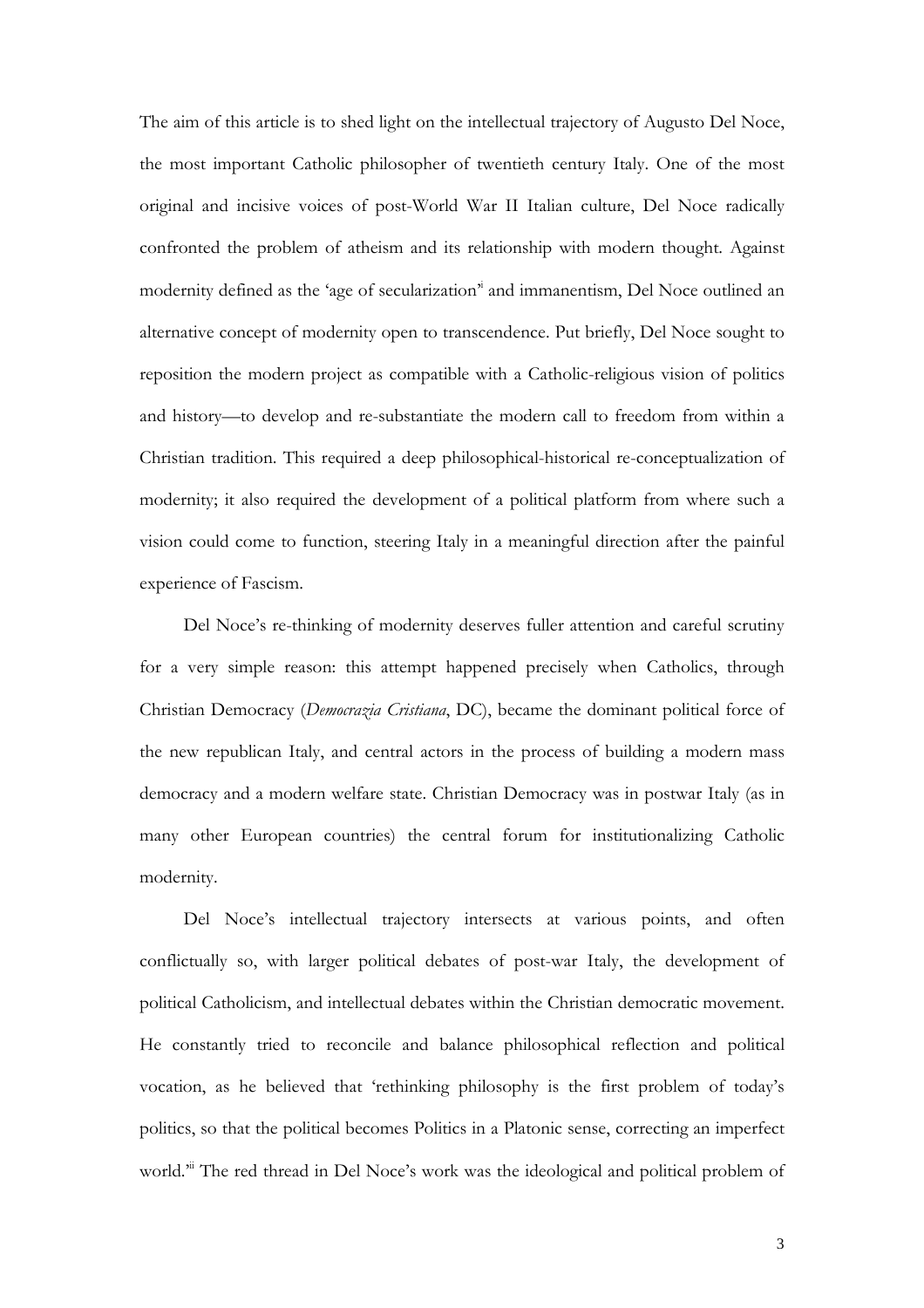Catholics: that is, to understand how Catholics could participate and act in politics without being subordinate to other political-cultural positions—bringing into politics, society and human history the identity, novelty, and specificity of Catholicism.<sup>iii</sup> Engaging the work of Del Noce, therefore, means to engage an indeed crucial chapter of modern Italian history.

If one compares with the major *secular* thinkers of twentieth century Italy, like Antonio Gramsci, Benedetto Croce, Giovanni Gentile, or Norberto Bobbio, Del Noce is relatively unknown among English readers.<sup>iv</sup> This lack of external visibility may to a large extent be explained by the fact that his writings were never translated into English—only very recently a volume has made available in English including a selection of Del Noce's essays and lectures.<sup>v</sup> However, the neglect of Del Noce's work outside Italy certainly does not mirror the real influence he exerted on Italian intellectual history. A very humble aim of this article is therefore quite simply to indicate the richness and complexity of Del Noce's philosophy to a wider audience, inviting for further discussion.

However, our specific discussion must be placed in a wider context that further serves to indicate its relevance. Compared with other genealogies of Italian political ideologies, Catholic philosophy is without a shadow of doubt one of the least discussed by theorists and historians of political ideas—and this is particularly so for the Anglo-Saxon reception of Italian intellectual history. This relative neglect might be due to the simple fact that most scholars of modern Italy and Europe never really accepted or took seriously Catholicism (and Christian Democracy) as a set of philosophical or political ideas in the first place.<sup>vi</sup> However, the 1940s and the 1950s were the golden age not only of Sartre, Camus and Raymond Aron, but also of figures like Jacques Maritain in France, Karl Jaspers in Germany, and Del Noce in Italy. We need to reconfigure the way in which we think about the direction of intellectual life in Europe after 1945. vii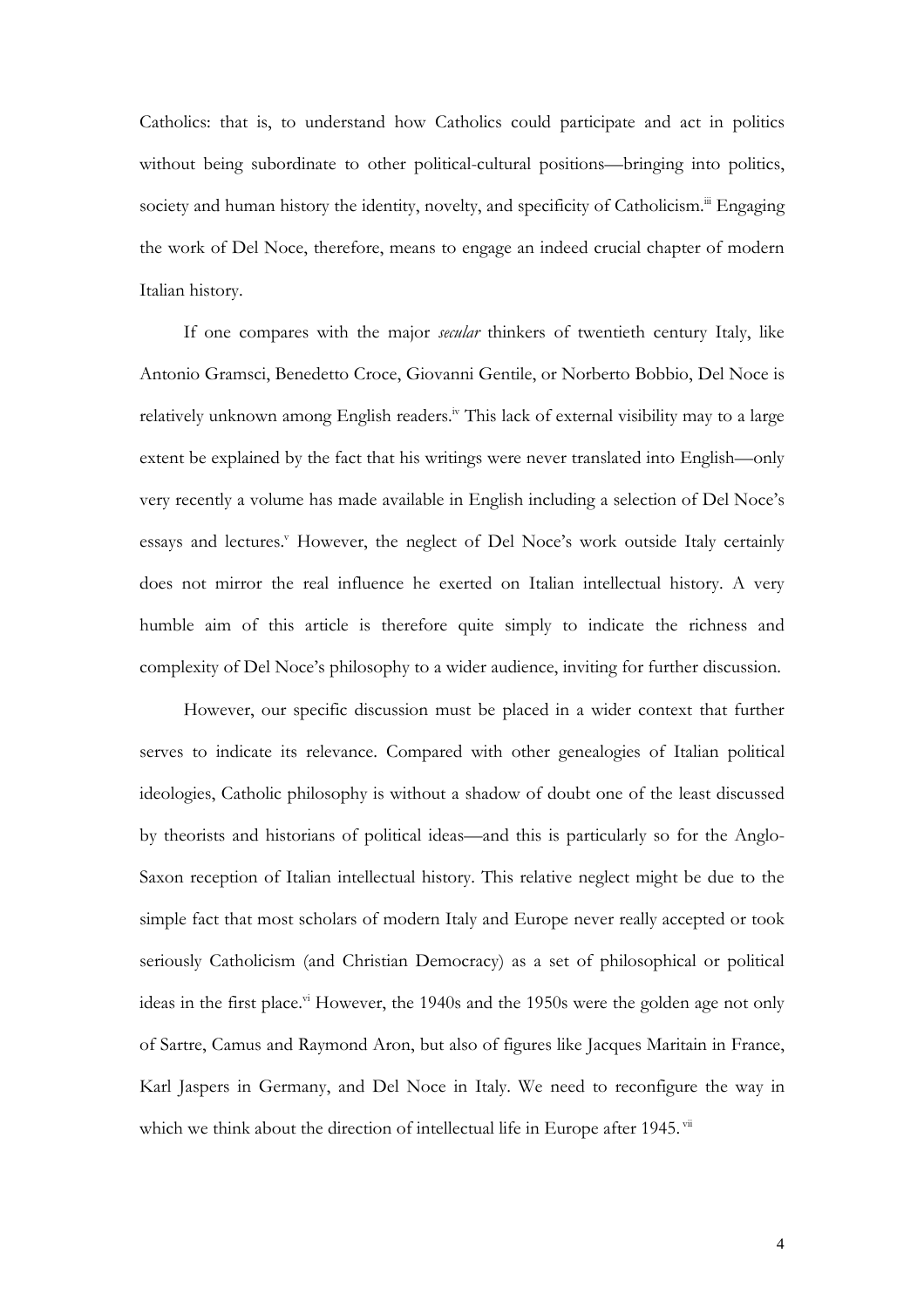Scholars often insist that Christian Democracy, especially in its Catholic-inspired Italian version, represented no real tradition of political thought and ideology, and that it was 'just' a matter of constructing strong parties and movements.<sup>viii</sup> Even Jan-Werner Müller, whose work has had the undisputed merit to put Christian Democracy on the academic map, ultimately ends on a fairly reductionist stance, which primarily views Christian Democracy as a 'bargain' of ideas. Müller ascertains that the success of Christian Democracy rested on two essential factors: 'a particular electoral alliance of the middle class and the peasantry' and 'the fact that the traditional right had been so thoroughly discredited alongside fascism.<sup>3ix</sup> In other words, Christian Democracy mostly filled a void. Yet, as we will show, Del Noce's authorship testifies how Catholic political ideology *did* offer spiritual and intellectual resources of intrinsic value. We need to recognize that Christian democracy came to rest on philosophical tenets and ideological contents that cannot simply be reduced to a cosmetic operation by which a substantially Liberal order was made digestible and legitimate to post-Fascist society.

Our argument will proceed as follows: we will start by briefly presenting Del Noce's biography and intellectual path in order to accommodate new readers of his work. In subsequent sections we will focus on the contents of Del Noce's thought, especially as it developed in the early postwar period, briefly indicating and exemplifying the imprint his thought had on political developments. We will also place Del Noce's elaboration on the modern within the wider debate in Italian political Catholicism: more specifically we will refer to the Catholic appropriation of modernity as attempted by Giuseppe Dossetti, the most important figure of Italian Christian Democracy together with the party's leader and prime minister (from 1945 to 1953) Alcide De Gasperi**.** The links to other European thinkers will be stressed, in particular the relationship to Jacques Maritain, but also the 'encounter' with Austrian political theorist Eric Voegelin. We will end by indicating the contemporary relevance of Del Noce's philosophical reflection.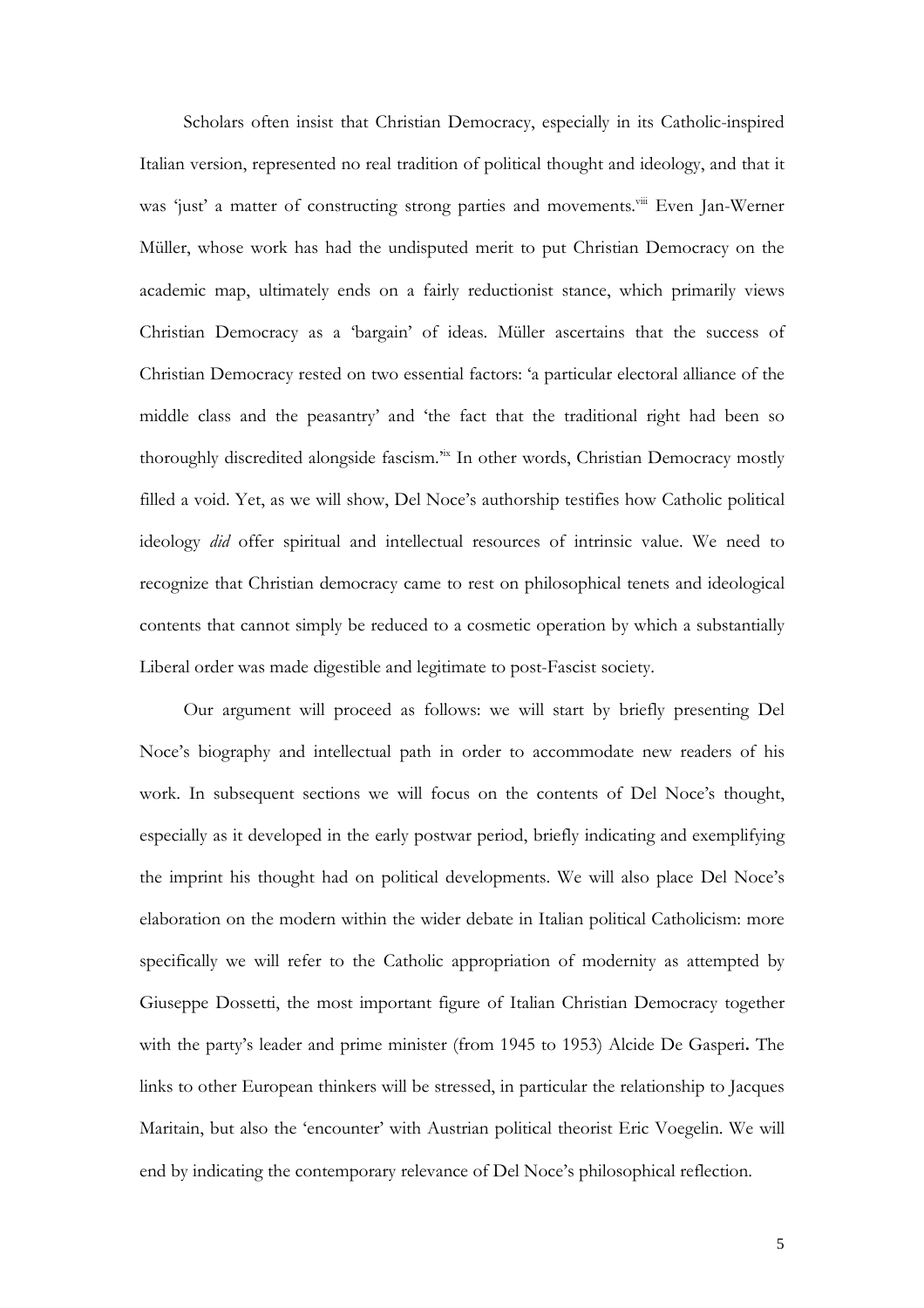### **Augusto Del Noce's Background Experiences and his Intellectual Environment**

As Del Noce's work is not widely known, a few words of introduction will serve to frame the argument that follows.<sup>x</sup> Del Noce was born in Pistoia, Tuscany, but grew up and studied in Turin, where he moved with his mother at the onset of World War I. In 1932 he completed a degree in Philosophy at the University of Turin, with a dissertation on Malebranche under the direction of Adolfo Faggi. Faggi was a philosopher and psychologist close to a kind thinking one might name 'spiritualistic positivism.' Between 1934 and 1943 Del Noce taught at various high schools and published a series of essays on early modern French philosophy that established his academic reputation, not least in France where his work received praise by scholars such as Etienne Gilson and Henri Gouhier. His studies on modern rationalism reflected a broader interest in the relationship between Catholic thought and secular culture that he had developed during the years in Turin, and that would remain central to his life-work.

Fascism and the painful experiences of World War II were formative events for Del Noce. As for so many other Italian thinkers, 1943 turned out a pivotal year for his intellectual formation and political engagement. $x$ <sup>i</sup> The year of the fall of the Fascist regime and the collapse of the state provoked him to think of politics of the presence within a trajectory of long-term history and civilizational development—not unlike Karl Jaspers' experience and positioning of the crisis within an axial age perspective.<sup>xii</sup> Aware of the depth of the crisis, Del Noce sensed an acute need to trace and re-establish the distinctive patterns with which Catholics could imagine and institutionally forge some kind of accommodation with democracy, national secular politics, and the modern world.

Here the encounter with Jacques Maritain proved decisive. From 1944 onwards Del Noce supported and collaborated with Christian Democracy, becoming increasingly involved in political debates. Constantly appealing to Christian traditions, and inspired by Maritain, he invited Catholics to come out of medievalism and anti-modernity in order to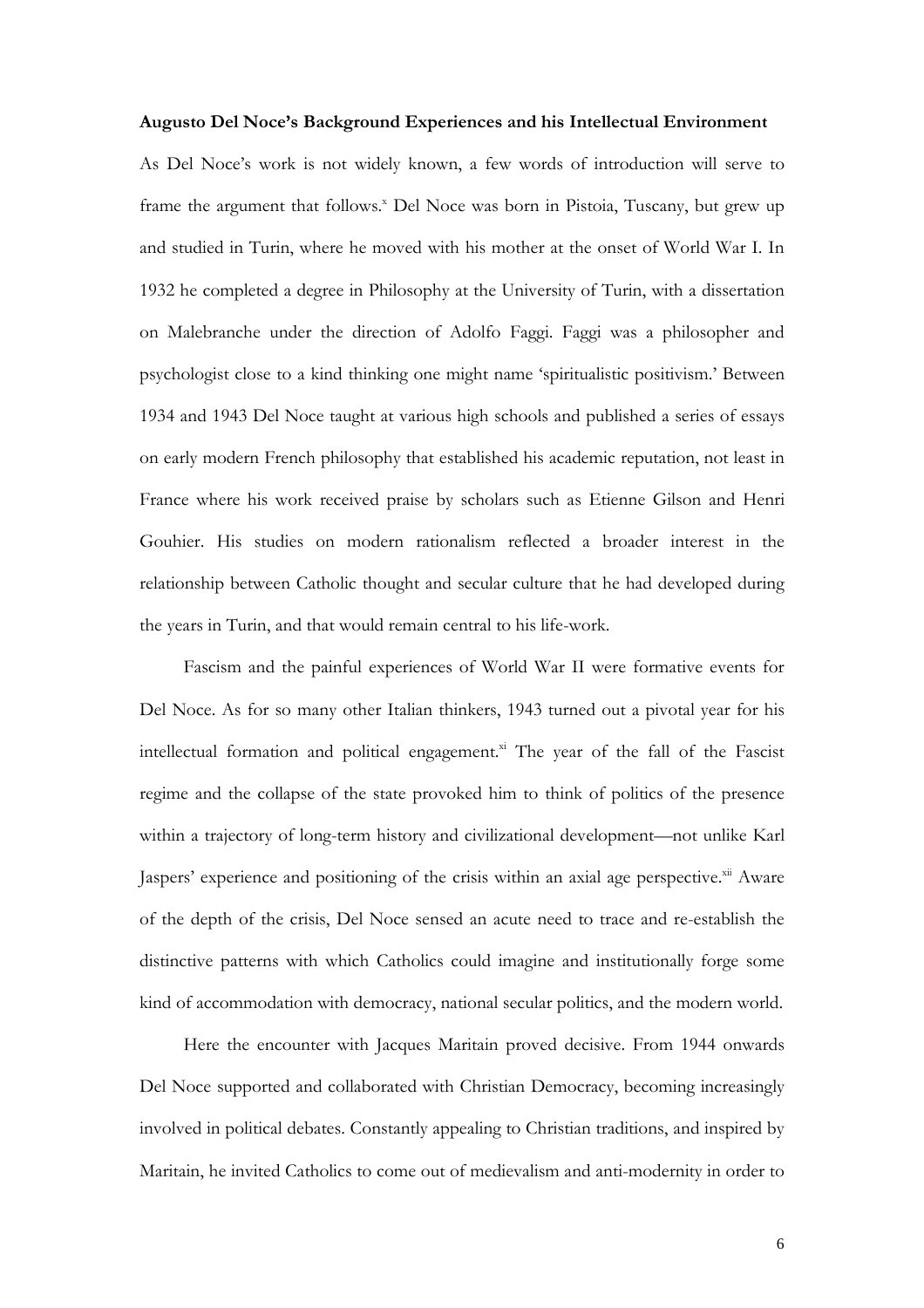understand the possible link between Catholicism and liberalism: only in that way could Christian Democrats attune democracy and Christianity. From the 1950s Del Noce was committed to giving theoretical shape and strength to the Christian Democracy project as formulated by De Gasperi, nourishing the secret, and in the end frustrated, ambition, to be his philosopher, just as Gramsci had been the philosopher for Palmiro Togliatti.

Del Noce became frustrated with what he considered Christian Democracy's cultural weakness. Without its own interpretation of contemporary history and increasingly distancing itself from its (Catholic) ideological and cultural background, Christian Democracy was being subjugated by others political cultures. While assuming the character of a modern, pragmatic mass party, the DC oscillated between 'laicism' and 'clericalism.' It developed its politics and policies merely in terms of 'tactics'xiii and 'sociological techniques.' Catholics, he believed, could be fully modern and democratic counting on their *own* ideological and religious roots without the need to rely on inspirations and sources alien to their own traditions. Even as the party was gaining its electoral consensus, it was, according to Del Noce, starting to reveal a terrifying vacuum in terms of ideas and perspectives. It was therefore not ideologically equipped to face and counter-act the expansion and electoral gains of the Communist Party during the 1960s and 1970s.

Del Noce's philosophical approach to the modern happened within the larger Catholic environment of which he was a part. Another towering figure here was certainly Giuseppe Dossetti.<sup>xiv</sup> From the end of the war until the early 1950s, Dossetti had been active within Christian Democracy—as the main opponent of De Gasperi— with the aim of transforming the party into a force able to fulfill the expectations of the poor, implementing a substantial democracy on a holistic vision of the human person. This involved—without deflecting from a deep anti-Communism and anti-Marxism—the dialogue and collaboration with those 'men of good faith' (including Communists) who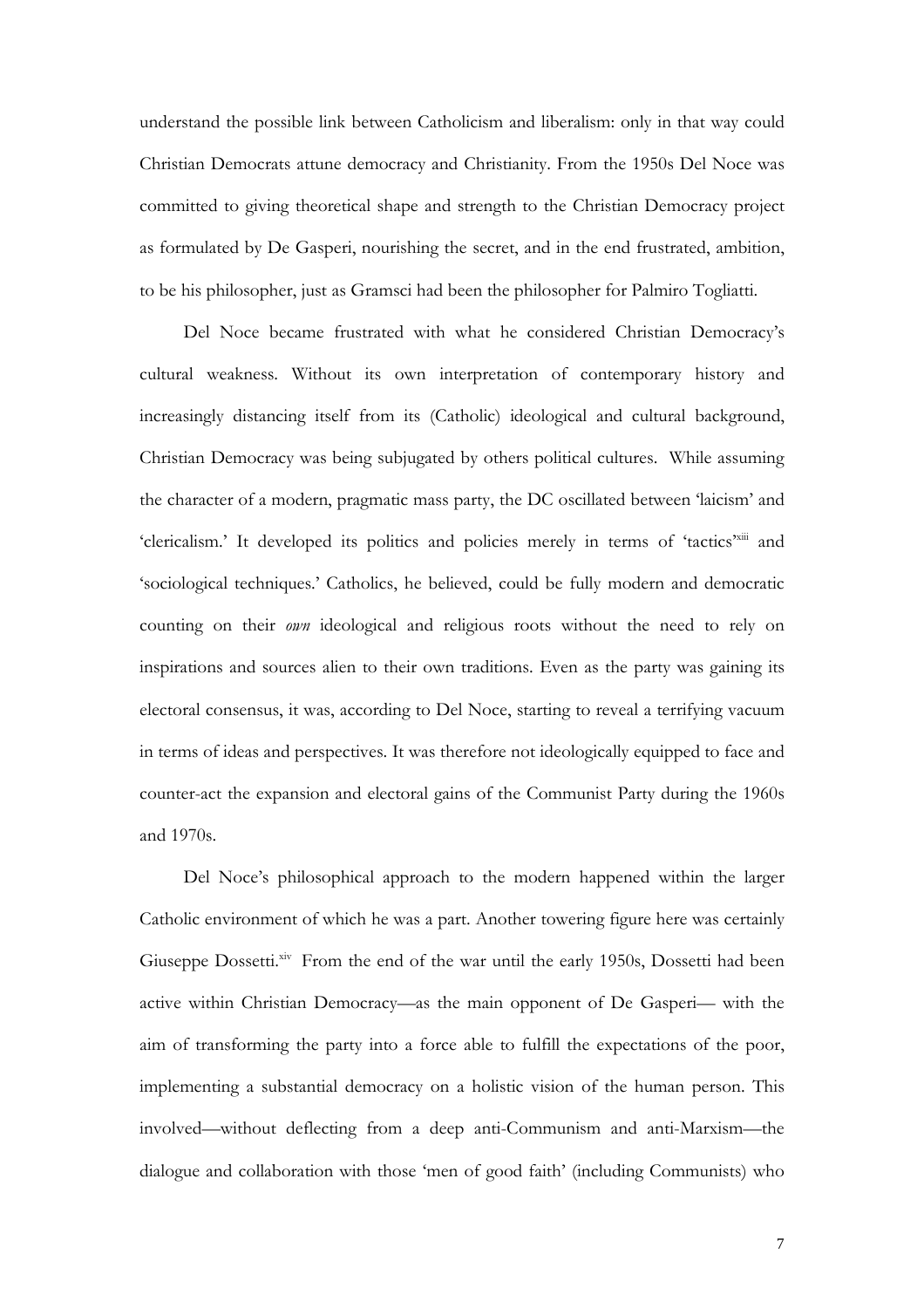attacked the moral evils of liberalism and Capitalism. Dossetti was deeply dissatisfied with De Gasperi's government line in terms of politics, economic policy and international alliances. In the end, Dossetti believed that it was impossible to reform Italian politics and the State; or better, he was convinced that Italian politics could be reformed only on the condition that the Church be reformed and, embracing and guiding the modern world, regain its leading role in history. This conviction pushed him to play an important role in the Council Vatican II.

At the basis of Dossetti's vision, there was the idea that the Church had opposed modernity from the Counter-Reformation and the Council of Trento onwards—taking side with the forces of the 'reaction' ever since, and eventually with Fascism in the interwar period—because of a theological deficiency, an 'error' in the tradition that the Church itself had not been able to overcome. The Church's *ralliement* with Fascism had been only the obvious outcomes of a long process. Hence the need for a theological, institutional, and structural reform of the Church—and the hopes, expectations, and commitment Dossetti put into the Vatican II.

Del Noce did not espouse Dossetti's repulsion if not disgust for liberalism, his critique of Tradition, his analysis of Fascism as the consequence of trends and problems that belonged to the *longue durée* of the Italian history—including the history of the Church—nor his hope that Communists would abandon progressively the atheistic 'super-structure.'

Del Noce rather tried to understand the deeper roots of Dossetti's diagnosis, going back to its origins—that is, the atmosphere of the Università Cattolica (Milan) in the interwar period, where Dossetti and his collaborators had studied and worked. This environment, said Del Noce in the 1980s, was deeply influenced by an anti-Liberal worldview.xv In 1957, Del Noce defined the attitude of Dossetti towards liberalism as a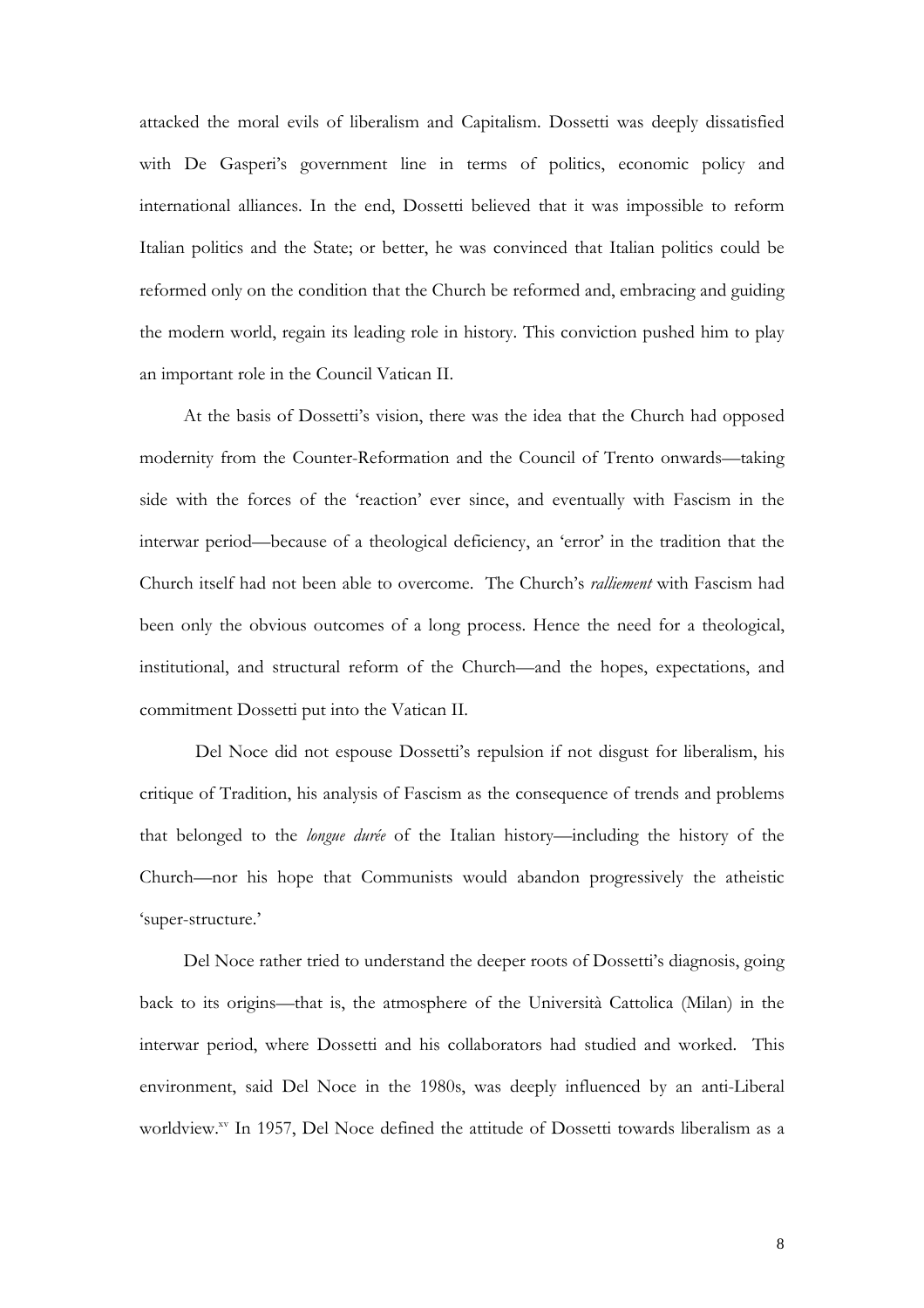'tragic integralism,' which ends up accepting the Marxist reading of modernity and reduce liberalism, in the same guise of Marxism, as a sheer ideology of the bourgeoisie.xvi

Compared to Dossetti, Del Noce remained at the margin of the mainstream 'secular' scene of Italian contemporary philosophy, but also became a relatively isolated figure within Catholic politics.<sup>xvii</sup> Wide sections of the Catholic and Christian Democratic intellectual milieu endorsed a marriage between Catholics and Marxists, sustaining the opening to the Left in the 1960s (the alliance between the DC and the Socialist party), and the historical compromise between the DC and the Italian Communist Party in the 1970s, when the Communists, without holding ministerial posts, were included in the 'government area' (which meant to vote in favour of the government, or at least not against).

In this process, Del Noce thought, Christian Democracy lost its religiousideological character more and more, becoming a party of democracy without an adjective, an 'Americanized' DC. In short, Catholics and Christian Democrats had accepted modernity on its own terms, therefore also embracing an interpretative framework based on the false dichotomies of progress-conservation, revolution-reaction, or Left-Right. A political interpretation of history had replaced a religious interpretation of history based on the traditional category of Truth-Falsehood (or Good-Evil). 'Il Santo' had turned into 'the Progressist'; whereas 'the sinner' had become 'the reactionary.' Catholics had accepted a category of the modern that was void of religious substance. To the 'average Catholic,' the enemy was no longer irreligion, atheism, or the blasphemous, but the 'integralist': a Catholic who wants to be Catholic until the end, living his/her faith as a perspective and guide for his/her life, and not as a weak and vague feeling. As such, the DC was unable to understand that its ideal mission had to be articulated against its third and perhaps more insidious enemy after Fascism and Communism: the 'opulent society,' or Western irreligion, which just as Fascism and Communism remained the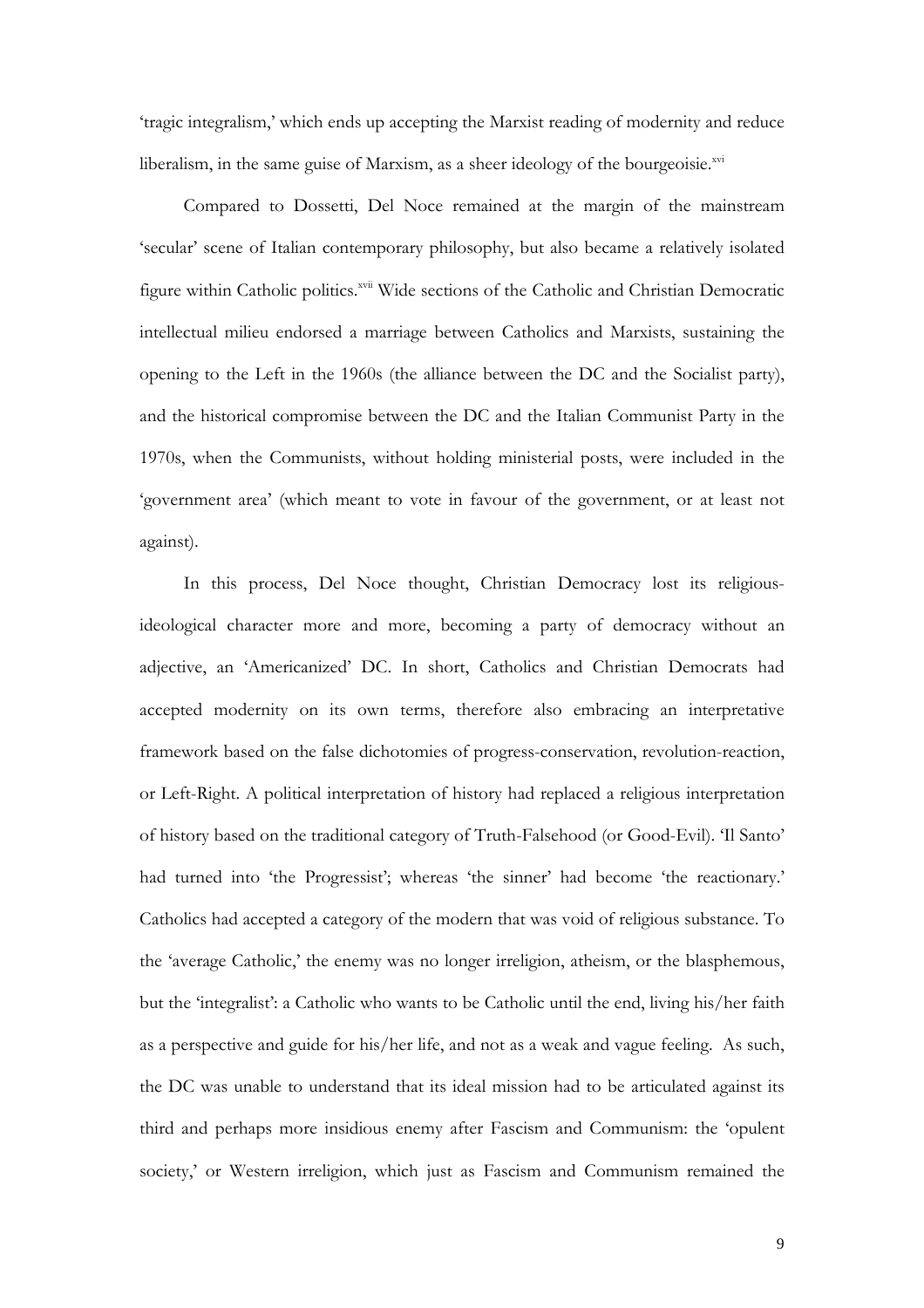product if not in fact the culmination of modernity. It was against this enemy that the defense of a religious spirit and the re-discovery of Catholic tradition as a way of interpreting the present would stand its real test.

While Del Noce's political career brought him limited fame and only partial recognition, his academic curriculum amply justifies his position as one of Italy's leading intellectuals in the twentieth century. His reflections on modernity, rationalism, faith, democracy and human dignity found expression in a rich body of work comprising more than twenty books and a literal wealth of articles and essays.

In 1946 he published two essays on Marx which included an extended discussion of the place of atheism in Marx's philosophy. His works on Marx were part of a lifelong interest in the role of atheism in the history of modern philosophy, which culminated in 1964 in his *magnum opus*, *The Problem of Atheism*. In 1965 he also published a key monographic work *Catholic Reformation and Modern Philosophy,* vol. 1: *Descartes.*

In 1966 Del Noce was appointed Professor of History of Modern and Contemporary Philosophy at the University of Trieste. In 1970 he transferred to the University of Rome *La Sapienza* where he was appointed Professor of History of Political Doctrines and from 1974 Professor of Political Philosophy. He lived the rest of his life in Rome. During the political turmoil and growing left-wing influence (also among his own student body) of the late 1960s and early 1970s, Del Noce's continued his focus on atheism by taking up the wider theme of secularization and contemporary history. Some of his essays from this period were published in the 1970 volume *The Age of Secularization*, a work that in many ways anticipated arguments about the secular age later made by Anglo-Saxon scholars such as Charles Taylor.<sup>xviii</sup> Del Noce also returned to the question of the relationship between Catholics and Marxists, as in his book from 1981 *The Catholic-Communist*. *The Suicide of the Revolution* from 1978 remained one of his most famous and controversial works, in which he accurately predicted the implosion of Communism,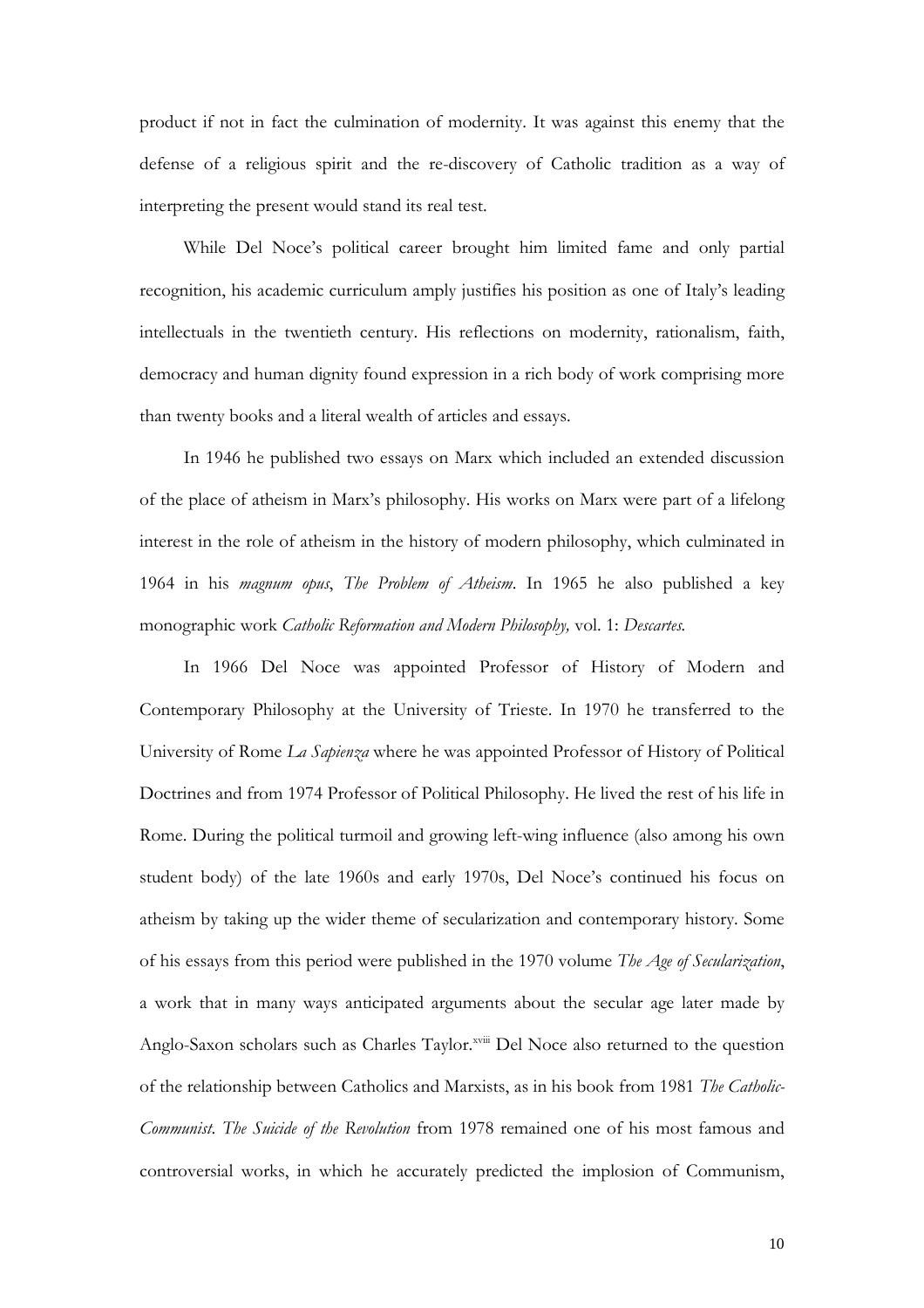provocatively arguing that the process of dissolution of Marxism into neo-bourgeois nihilism was already at work in the thought of Gramsci. In his final years Del Noce became a rather famous public intellectual, launching a journal, writing numerous articles in newspapers and weekly magazines, and continuously engaging public political debates as the 'thinker' of *Comunione e Liberazione*, the Catholic movement he believed would reawaken the Catholic spirit and tradition within the DC and within Italian politics and society as a whole. This engagement culminated in his late-age serving as an 'independent' senator (1984-1987) for DC.

# **After Fascism: Augusto Del Noce and Jacques Maritain**

Jacques Maritain is easily the most important of a number of European Catholic thinkers who had led the way in embracing at least some aspects of modernity as indispensable for a Catholic world-view. Maritain had been close to the quasi-fascist *Action Française* in the 1920s, but had abandoned the movement when it was condemned by the Vatican in 1926. Working within a neo-Thomist philosophical framework, in the mid-1930s he started to embrace human rights and modern democracy. In particular, *Humanisme Intégrale* (1936) and his 1942 pamphlet *Christianisme et Démocratie*—which was dropped by Allied plans over Europe—constituted a cautious, but nevertheless decisive endorsement of the ultimately Christian nature of democracy. As Maritain put it,

the important thing for the political life of the world and for the solution of the crisis of civilization is by no means to pretend that Christianity is linked to democracy and that Christian faith compels every believer to be a democrat; it is to affirm that democracy is linked to Christianity and that the democratic impulse has arisen in human history as the moral manifestation of the inspiration of the Gospel.<sup>xix</sup>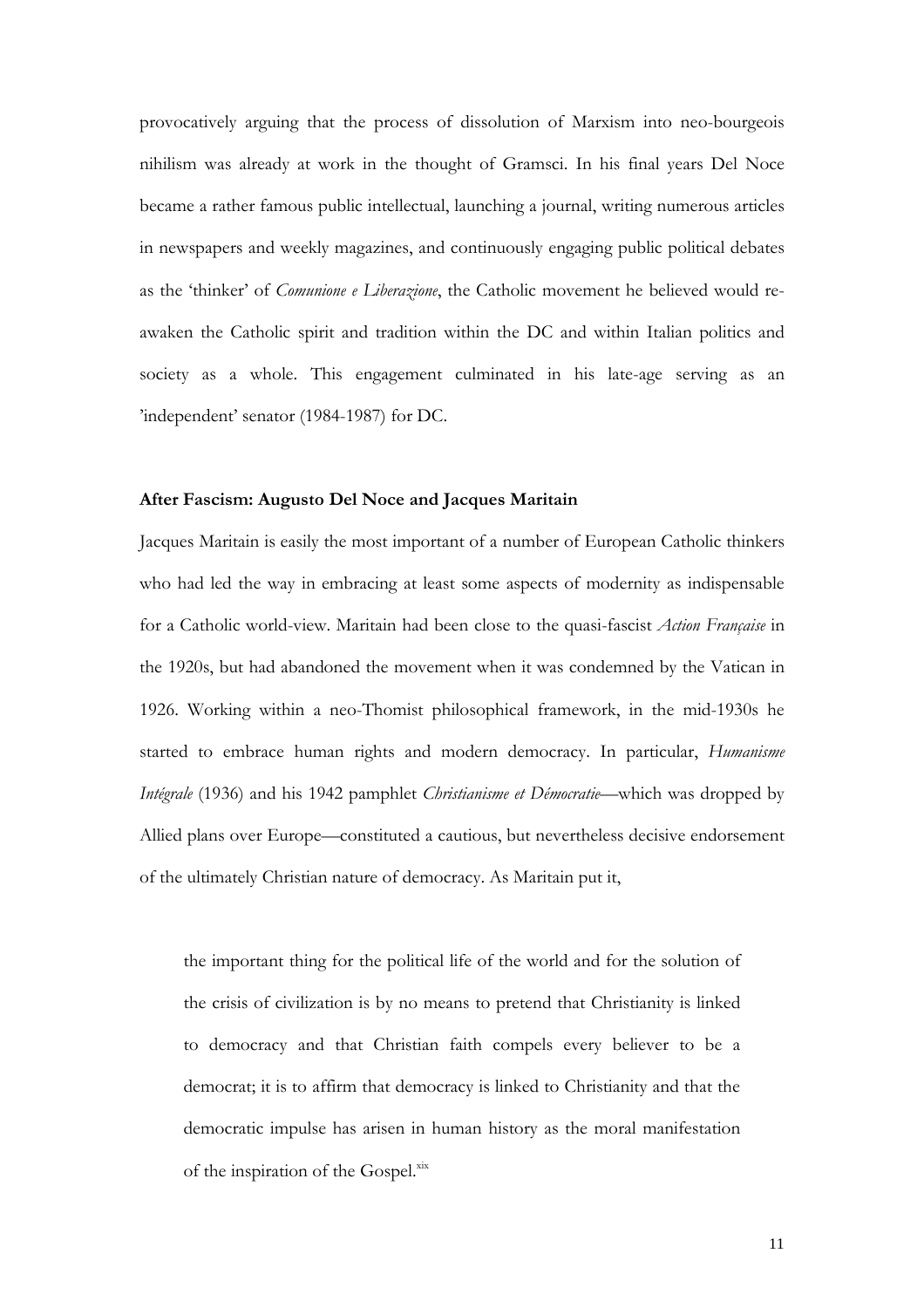Maritain argued that democracy, properly understood, represents the best form of government, e.g. the system of government most in keeping with the Christian understanding of the human 'person' and society and through which the demands of the common good can receive their most complete realization. Central to Maritain's approach to democracy is the concept of the 'person' and its opposition to the 'individual.'xx The 'person' has a spiritual and transcendent nature and a concern for the good of all; it flourishes only within a community and when open to God. The 'individual' is the material pole of the human being—the *self*, the life contained within the singular living thing (*bios*), the center for the experience of pleasure and the acquisition of material goods. For Maritain and his followers the 'person,' as opposed to the isolated 'individual,' always realizing him-herself in a community, while retaining a spiritual dimension that never can be absorbed into the politics of this world.

Consequently, Maritain wanted to realize his version of a 'theo-centric' humanism within the bounds of a pluralist and personalist democracy, by seeking to do justice to 'man in the wholeness of his natural and supernatural being.'xxi But 'theo-centric' did not mean theocratic: Maritain insisted that 'a new Christian temporal order, while founded on the same principles (analogically speaking) as that of the Middle Ages, will imply a secular Christian, not a consecrated conception of the temporal order.<sup>xxxii</sup> 'In speaking of a new Christendom,' Maritain wrote, 'I am … speaking of a temporal system or age of civilization whose animating form will be Christian and which will correspond to the historical climate of the epoch on whose threshold we are.<sup>xxiii</sup> According to Maritain, the principles of medieval Christianity can persist in a modern, pluralistic culture, but only while aware of the concrete historical context of modernity. Maritain described this form of Christendom as a 'Christianly secular conception of the temporal order,'xxiv opposed to both the individualist-liberal and communalist-communist-fascist-totalitarian conceptions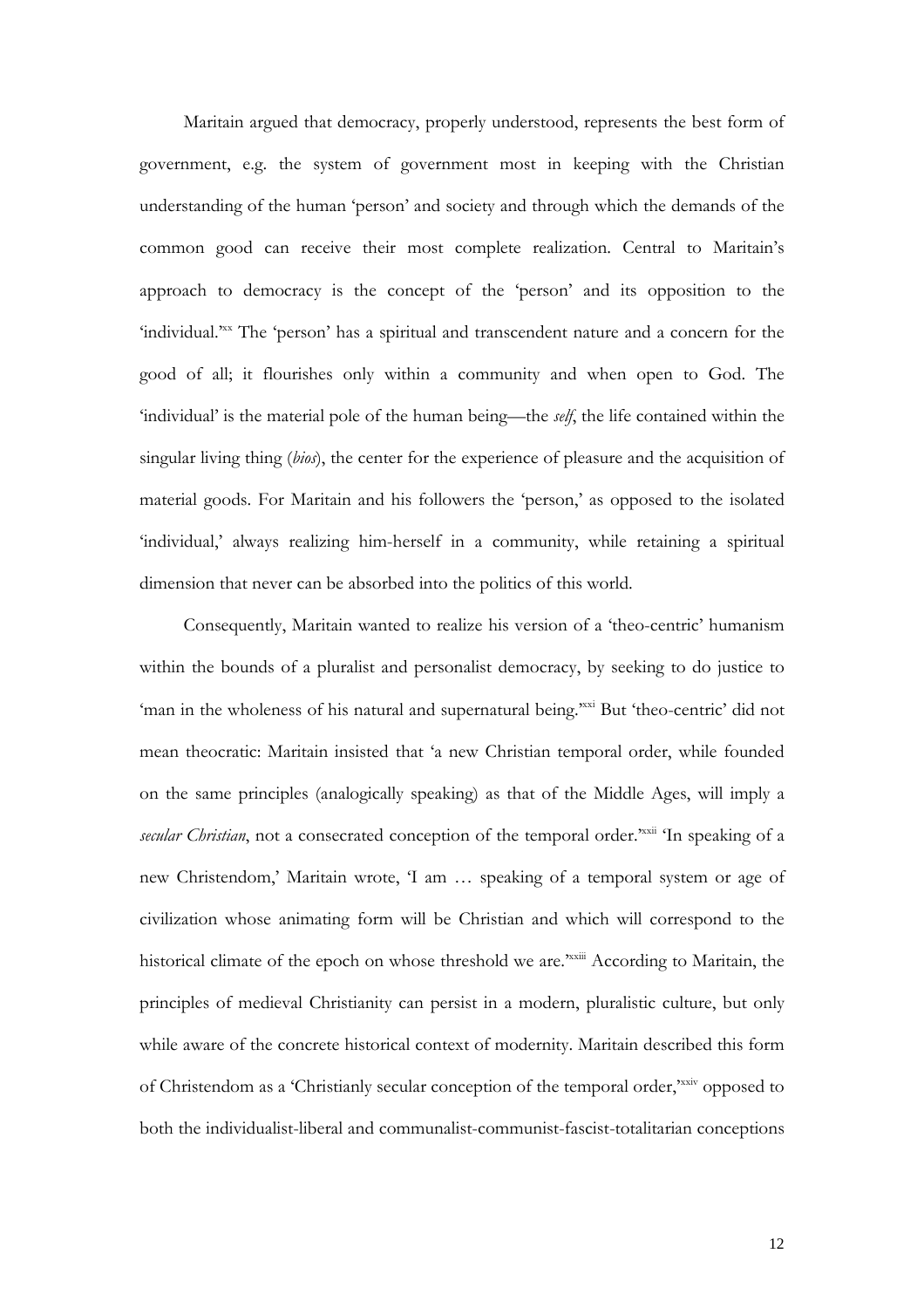of the social order, on the one hand, and the *Sacrum Imperium* model of the Middle Ages on the other hand.

Del Noce was deeply influenced by Maritain.<sup>xxv</sup> In 1943 he stated very explicitly that his position was that of Maritain, 'the only possible salvation of the modern world.' xxvi As he himself recalled in a 1984 interview, he had read *Humanisme Intégrale* in full in French already in 1936, the year of its publication.<sup>xxvii</sup> 1936 was the year of the Italian war against Ethiopia, the event that marked the period of maximum consensus to the regime. xxviii Del Noce, instead, felt a sense of utter disgust and moral opposition to Mussolini and Fascism, which he regarded merely as a reign of violence, a brute force with no foundation in justice.xxix This opposition found in Aldo Capitini—the future organizer of the peaces marches from Perugia to Assisi, whom Del Noce met in Asissi in 1935—an important political, philosophical and existential point of reference.xxx

Maritain's *magnum opus* made the conceptual incompatibility between Catholicism and totalitarianism clear to Del Noce, serving as a powerful antidote to clerico-fascism. It freed Catholics from the medievalist, anti-modern utopia that drove many of them to adhere to Fascism, understood wrongly as a valuable ally in the fight against modernity and for the Catholic regeneration of Italy. Fascism was not a reaction against modernity, but a consequence of modernity—a consequence of the attempt at erasing God from history (secularism and atheism), replacing God and religion with politics, with secular cult. It was not a mistake against the culture of the modern, but a mistake within that culture.

Maritain inspired Del Noce's search of a different relationship between politics and religion. Maritain was the thinker who rid Del Noce (and many other Catholics) of the 'Benedetto Croce complex.' According to Croce, Catholics, *qua* Catholics, inherently and intrinsically could not be liberal and anti-fascist. Following Maritain, Del Noce argued,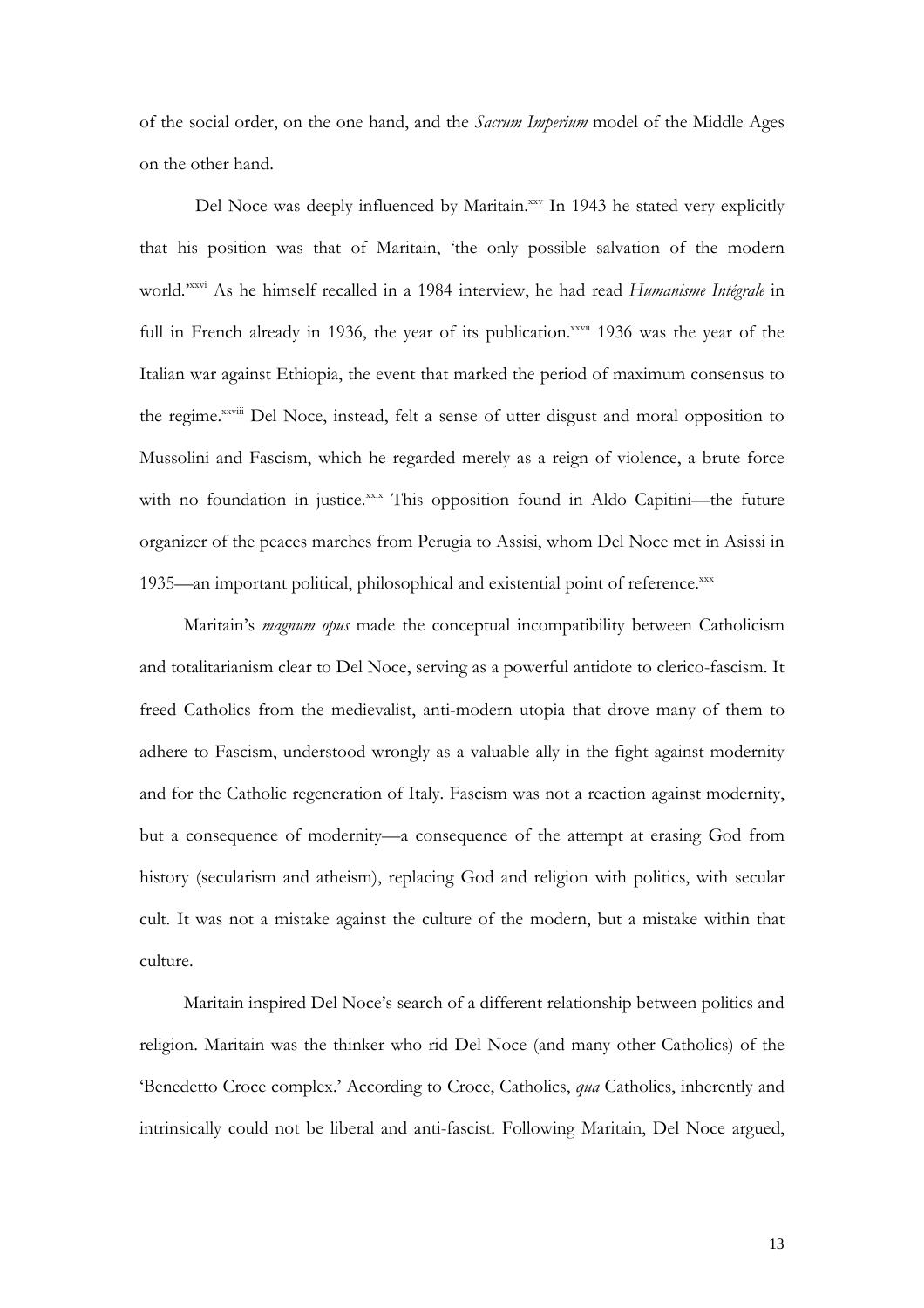on the contrary, that only a religious (Catholic) perspective could safeguard freedom and human rights:

It is Catholicism, whatever Croce may think, that nowadays pushes Catholics to act in politics not only as defenders of their own freedom but also as defenders of everybody else's spiritual freedom, and to see any political and social problem through the prism of liberty. XXXi

Drawing on Maritain, Del Noce pinned down the distinction between Christianity and Christendom, between faith and its (always contingent) historical-political embodiment, between the City of God and the City of Man. The goal was to substitute the model of the medieval *Sacrum Imperium* built by Charlemagne, with a new realm to be built in the present and enlivened by the yeast of the Gospel, safeguarding truth and freedom, and eventually espousing every possible clerical-authoritarianism. For Maritain as for Del Noce, in the modernity that established after the wars of religion and the split of the Church, one can no longer assume faith as an 'a priori,' as a shared paradigm already settled and peacefully accepted. In the modern age truth can and must be sought and proposed in freedom. This conviction was the key point that lied at the origin of Del Noce's 'critical legitimation of the modern.<sup>xxxxii</sup> And indeed, in his writings between 1943 and 1946, there are statements that anticipate the conclusions of Vatican II on religious freedom, as then defended, among others, by the young Joseph Ratzinger.

It is also significant that Del Noce put his affirmations in a perspective that takes up Saint Augustine. Boldly, and insisting here in his quarrel against Croce, Del Noce claimed that the 'justification' and 'glorification' of ' the principle of liberty' is 'implicit in the Catholic theology of Grace.' The distinction between politics and religion and between theology and philosophy faded away. This discussion is not completely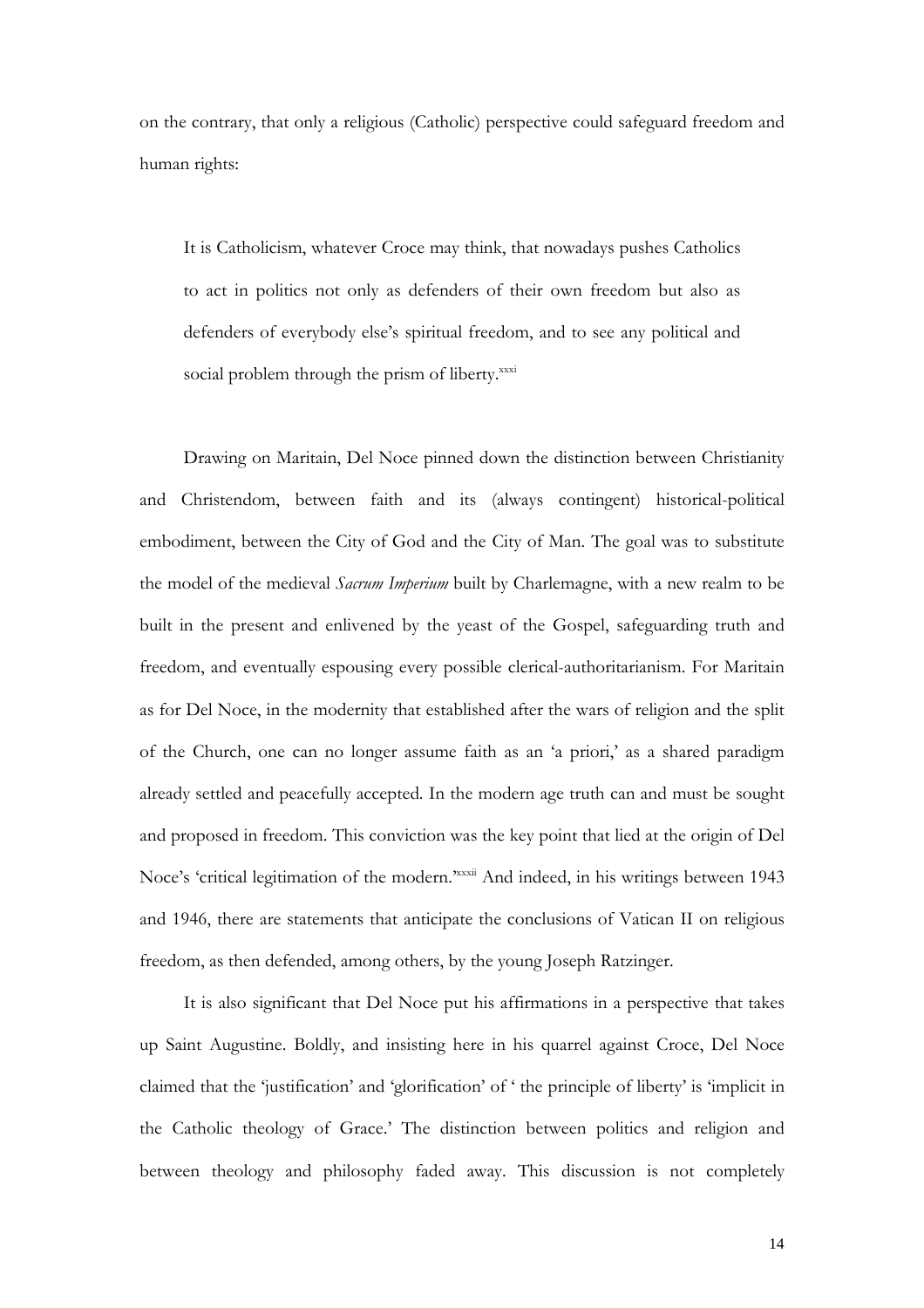accessible to anyone not familiar with theological concepts, and may make little sense to secular or non-religious thinkers, politicians, and readers of today; yet, it is crucial to understand how a religious perspective, rooted in Augustinian teaching, could become meaningful, indeed essential for the search of a different liberty after (and against) Fascism. The Catholic theology of Grace sees the freedom of man as 'a value so sacred' that 'God Himself respects it, urging for it yet without imposing it.' Conversely, the same cannot be said about the political liberalism and the 'religion of liberty' that Croce professed; and in his confrontation with the liberal doctrine, Del Noce here raised the stakes, reclaiming—at the level of foundations—the core value of freedom:

If liberty is the law of history, nobody can rise up against it; even the worst despot will be, in his own way, a servant of liberty. Liberty as understood by political liberalism cannot be but an endangered liberty. Why else would the need to claim and defend it arise? Conversely, from where could a menace to liberty linked to the absolute spirit come? I suspect that behind the Crocean 'religion of liberty' we do not find the philosophical consciousness of political liberalism, but the further theologization of a political movement with different origins. xxxiii

If liberty (as well as faith) is the working of grace, then it cannot be imposed in a coercive form. The priority of grace leads to the recognition of the irreplaceable import of freedom, also in a political sense. Hence the superiority of democracy conceived, along with Capitini and following Maritain, as a locus of persuasion and non-violence, as a system not based on 'the majority rule' but on 'the respect for the single person' and his/her liberty. Democracy is 'a regime which prevents everybody from acting upon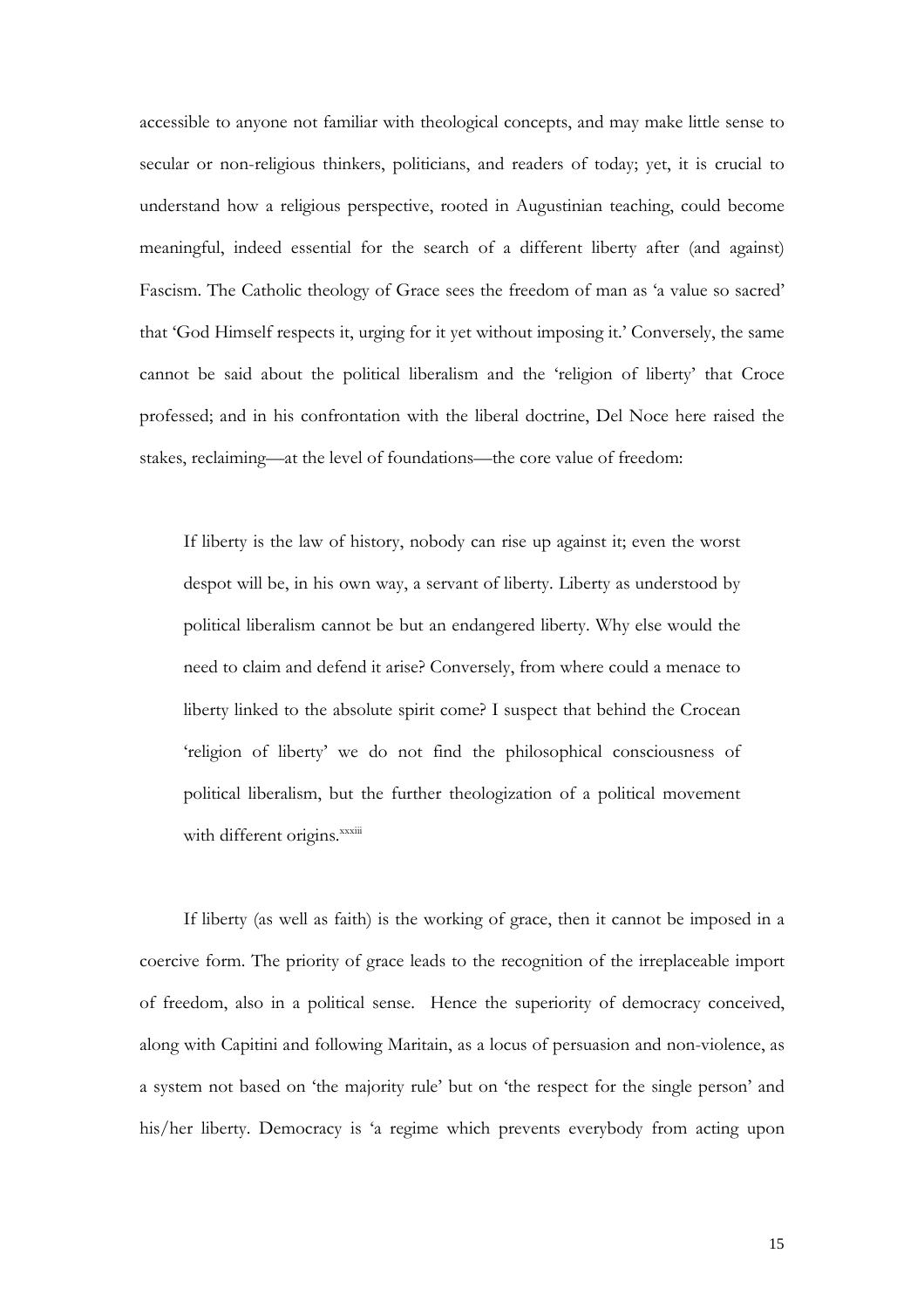others if not through means of persuasion,' and 'a regime in which any subject is considered as subject of persuasion, that is, a *person*.'xxxiv

Del Noce's conceptual and literal debt from Maritain is strong on this point. The new Italian post-Fascist democracy could not be the liberal democracy cherished by Croce, which had already proved too weak to oppose and resist Fascism in the early 1920s. A true alternative must therefore come from an 'integral,' 'personalist' democracy where the 'method of liberty' and 'respect for other persons' must become 'foundational values.<sup>2xxxv</sup> The only political force which could build a 'personalist' democracy was Christian Democracy, the only party whose conceptions and philosophy was based on the 'person' and its openness to God and to transcendence, well beyond the limits and constraints of the liberal conception 'that posits as its final aim … the individual in its simple aspect of bare existence.<sup>xxxvi</sup>

In this lies the political power of political Catholicism and the paramount role of Christian Democracy in post-totalitarian Italy—in fact, as Del Noce indicates, in a posttotalitarian age writ large:

The political relevance of Christianity today lies in claiming the presence of a spiritual principle independent from society intrinsic to the human being. It is here and only here, that we find the rationale for a Christian party, also as the only way to avoid totalitarianisms. The liberal function resides today with Christianity; and I think that also the liberal party can only assert its ideals by recognizing its Christian core; a signal of this is the insistence on the dissociation of the principle of liberty, as a value of the person, from economic liberism.<sup>xxxvii</sup>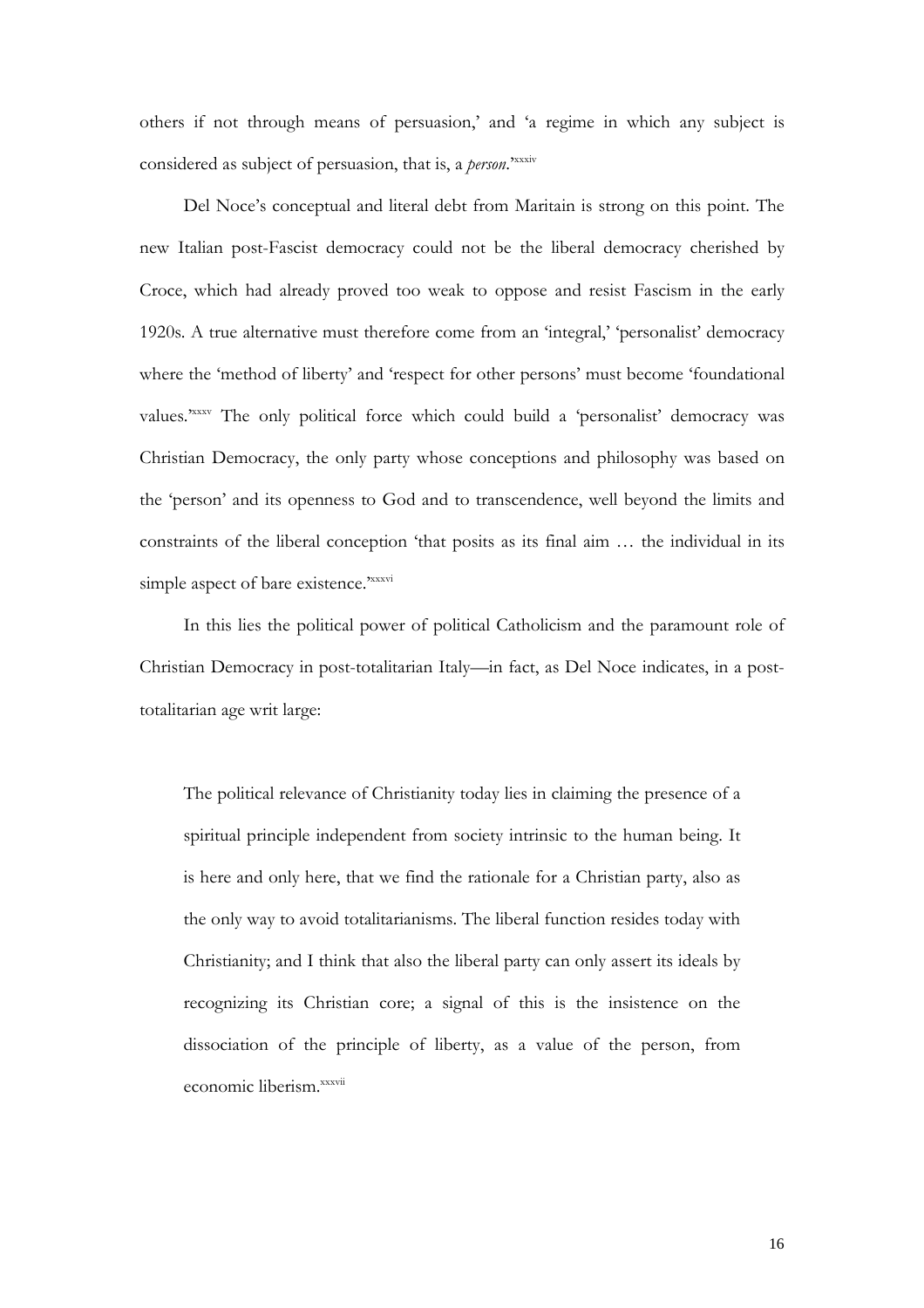In the specific context of post-war Italy—with the new republican Constitution, and the first parliamentary elections of 1948—the Christian Democratic project formulated by De Gasperi was for Del Noce the most complete and fitting embodiment of the philosophical-cum-political platform outlined in his writings. What Del Noce later (in an important article from 1957) would define as '*degasperismo*,' was the idea that the liberal 'function' in postwar Italy belonged to political Catholicism, a 'non-laic liberalism,' (opposed to Croce's liberalism pervaded by immanentism), yet 'not therefore less liberal.' The strongest point of *degasperismo* was a proper understanding of totalitarianism: the idea that the experience of totalitarianism was indispensable toward detaching political Catholicism from clericalism, forcing it to re-discover 'the original Christian nucleus of the concept of liberty.<sup>xxxviii</sup> As Del Noce saw the situation in the 1940s, to inject the Christian Democratic project with oxygen—and to give theoretical shape to De Gasperi's project—it was necessary to move beyond the schismatic counter-positioning of reactionary fundamentalism, medievalism and anti-modernity and its mirror image of nineteenth century modernism. From this predicament his philosophical trajectory took shape, the contents of which we now need to engage in some more detail.

# **Del Noce and Modernity Twice Born**

The framework of modern thought which Del Noce tried to find an alternative to was the scheme codified by Hegel and idealism and taken over by Marxism, with tenets shared even by Thomistic neo-Scholasticism. According to this dominant narrative, modernity was a period of secularization in which the emancipation and freedom of the human being moved in tandem with the estrangement from God and faith. Between 1954 and 1958 Del Noce turned this perspective on its head by recognizing the modernity is not 'single,' but rather 'double.'xxxix Driving thus a wedge into the heart and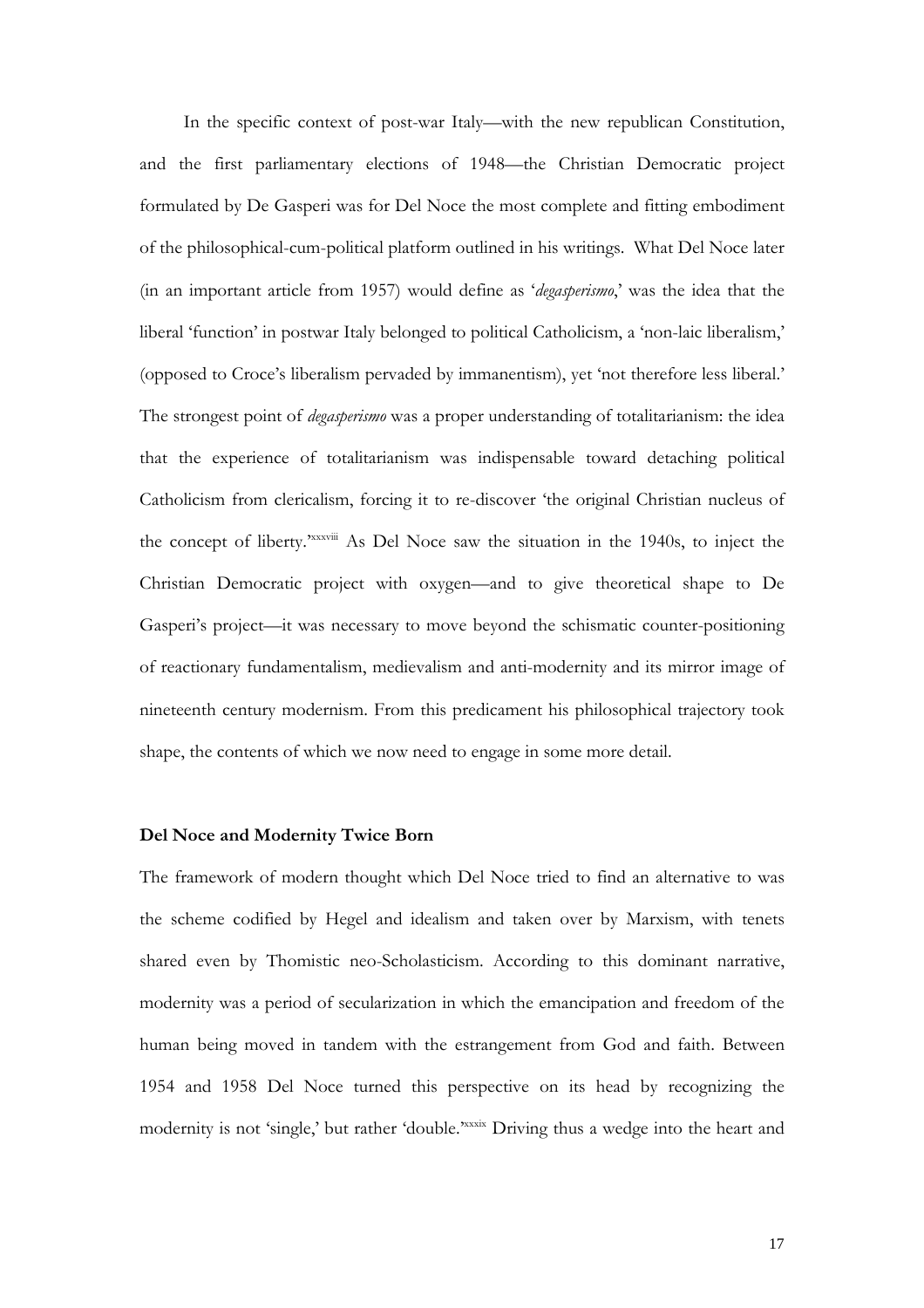twilight of the modern project, Del Noce cleared an opening from which the modern could be reconfigured and set back on track. The argument goes as follows:

From Descartes follows the strand of rationalism and atheism culminating through the Enlightenment in Hegel and Marx, and in Italy in Gentile's Idealism and 'Attualism.' Friedrich Nietzsche's philosophy might be seen as the alternative, if not the opposite, of Hegel. Yet, according to Del Noce, Nietzsche rather pushes Hegel's philosophy to the extreme, translating the Hegelian radical immanentism into a professed and explicit atheism. Thus, Hegel's rationalism and Nietzsche's irrationalism as well as Gentile's spiritualism expressed the very same 'larger rupture represented by modernity,' where 'the transcendence epitomized as a beyond becomes replaced by an intra-mundane transcendence'; in the end the 'removal of the supernatural can lead in various directions," but this does not mean that any such direction carries its own positivity, nor that it represents a genuine alternative.

Against the French-German line of thought (Descartes-Hegel-Marx-Nietzsche), Del Noce retrieved an alternative French-Italian line of interpretation, the line of 'ontologism'. Del Noce understood this alternative as 'the theory which says that the knowing of God, by a (vision) of an a priori intuition, is the condition that makes possible any knowledge,<sup>xxi</sup> which alone can guarantee the safeguard of Divine transcendence and the establishment of a Christian philosophy. Such a genealogy begins from the very same point of departure as the French-German narrative: Descartes. Having 'dealt' with Liberalism and Marxism in the immediate post-war period, this explains his extensive focus on Descartes in the period that followed. Del Noce sees the possibility of a different 'Cartesianism,' an Augustinian, Christian-modern stand, which passes from Pascal, Malebranche and Vico to Gioberti, and culminates in Antonio Rosmini, the thinker in whom Catholicism and freedom found their synthesis and which for Del Noce represents the very zenith of Italian philosophy.<sup>xlii</sup>

18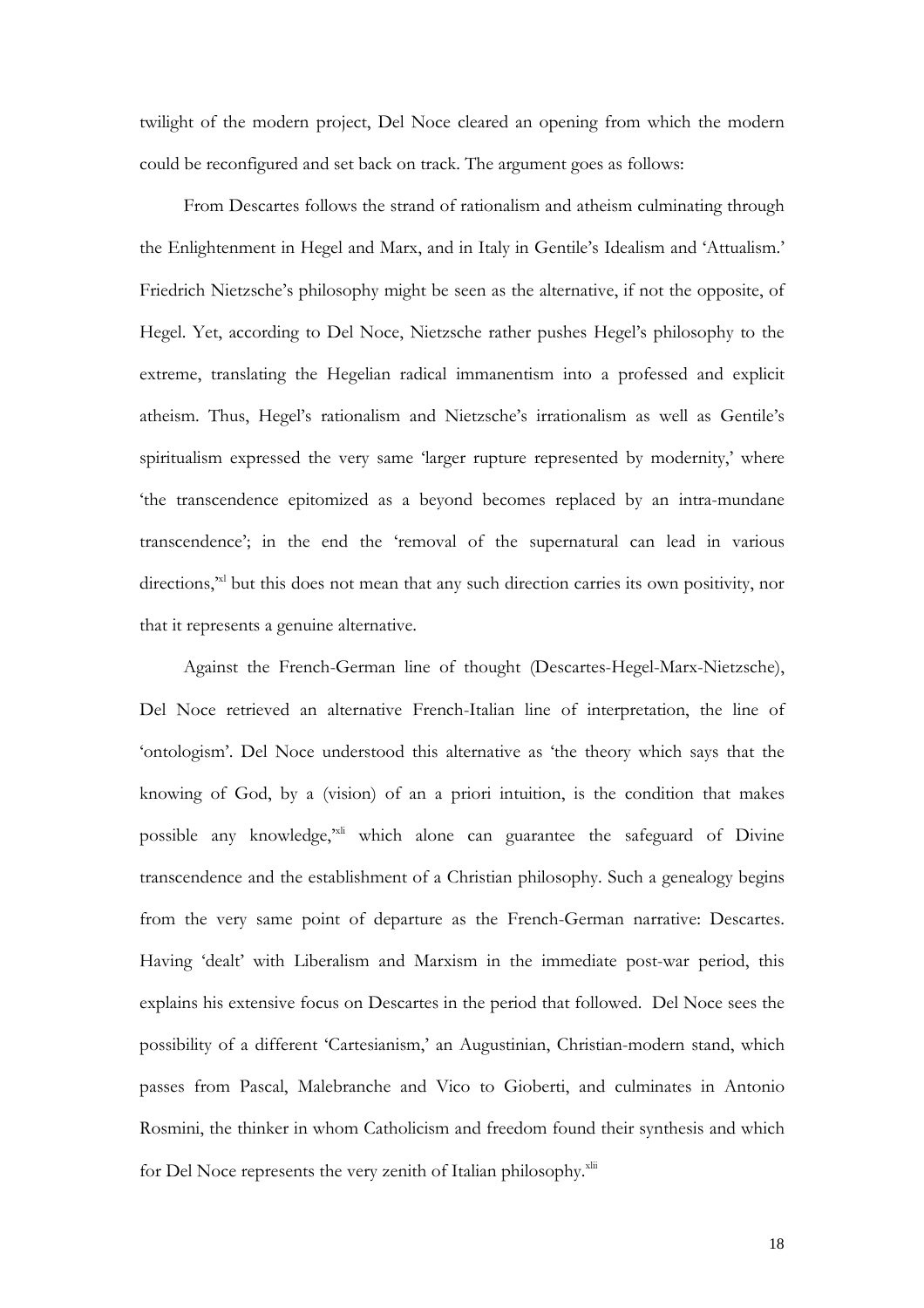The crucial transition figure here is Malebranche, the focus of Del Noce's doctoral thesis. Malebranche is widely considered the father of modern ontologism, whose influence on Vico and on subsequent Italian philosophy Del Noce considered huge, even if overlooked by philosophical historiography and especially by Gentile. In this way, 'the line from Descartes to Rosmini has been silenced, rendering it impossibile to understand Rosminian thought properly."xliii

The French-Italian Descartes-Malebranche-Rosmini genealogy expresses a personalist interpretation of the modern, which links human freedom to the existence of God, as opposed to the Spinozan-Hegelian line, in which pantheism and atheism culminate in political totalitarianism. Soviet Marxism, Fascism and Nazism are seen as the historical-political consequences of modern rationalism, atheism, and secularization; as such they represent not only the loss of importance of the Sacred in twentieth century culture, but a wider and deeper transformation of the Sacred into the *saeculum*. Hence, totalitarianisms are the violent and tragic attempts at a 'sacralization of politics,' raising from 'cultural climates pregnant with political sacrality and political theology<sup>xliv</sup>; expressions of a political perfectionism<sup>xlv</sup> which considers Evil ('il Male'), or the presence of Evil in history, as a 'consequence of society' and not constitutive of human nature, and therefore (allegedly) open to elimination.<sup>xlvi</sup> Marxism is the final historical-political pathological fulfillment of modern rationalism, and the final stage of German philosophy: the transition from the Idealistic Hegelian Immanentism to the Historical Materialism and Mass Atheism. Del Noce writes:

Marxism present itself as the agent that realizes the program of modern philosophy, understood as a combination of rationalism (denial of the supernatural) and a completely secular Christian anthropology that affirms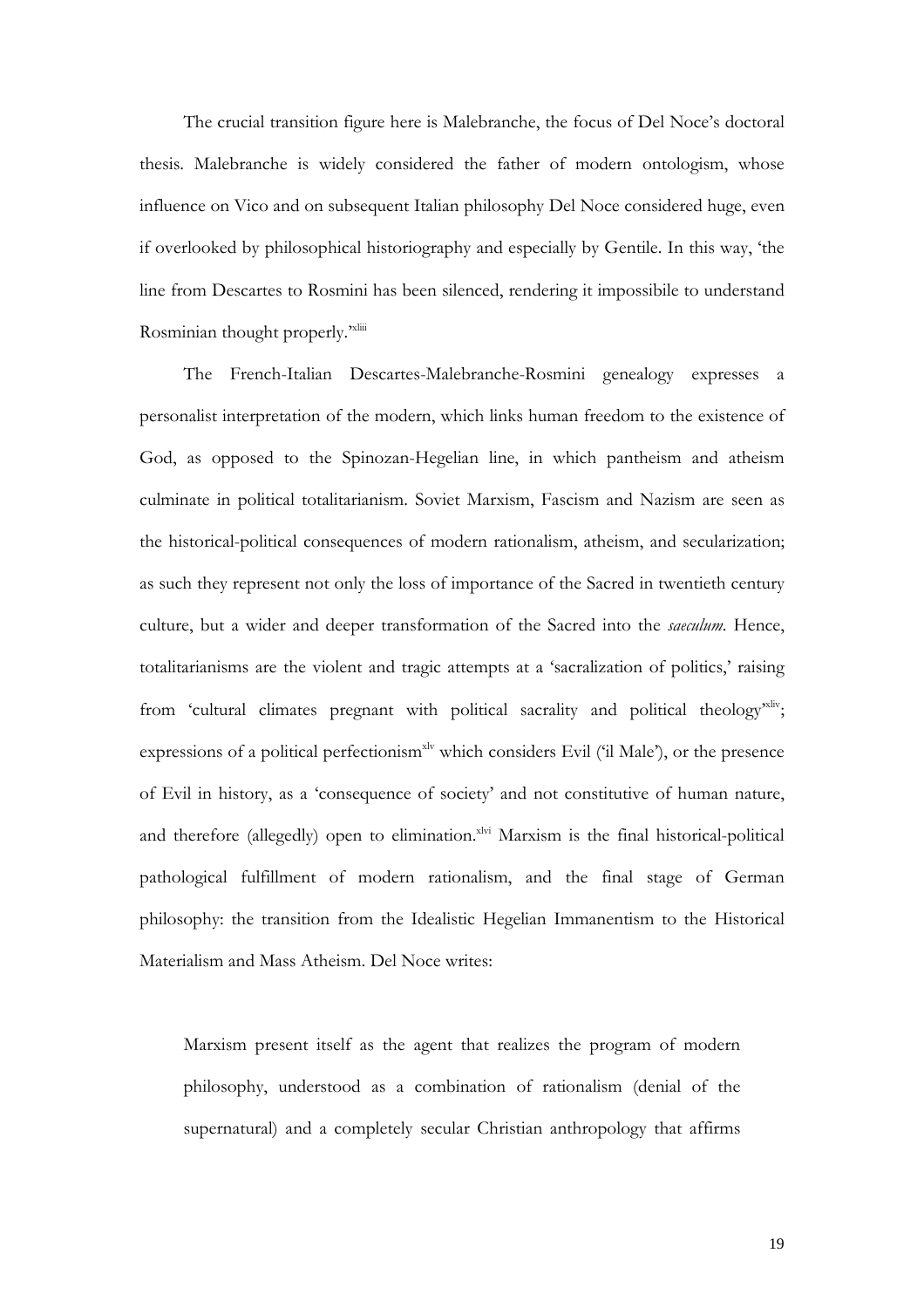the dominion of man over nature; in short, and coinciding with these two conditions, as a radical humanism.<sup>xlvii</sup>

There is no space in Del Noce for the idea of Marxism as a Christian heresy (as Maritain maintained), or as a secular 'heir' of Hebrew-Messianism (as in Löwith's philosophy).<sup>xlviii</sup> Marxism is the point of arrival of the first modernity, of so-called rationalism, being the most concrete and complete attempt of rationalism, freedom and liberty as a historical experiment that excludes any form of dependency.

However, the tradition leading from the Cartesian concept of freedom to atheistic Marxist freedom and rationalistic autonomy of reason is based on a misunderstanding of Descartes' concept of freedom, deriving mostly from a lack of contextualization of his thought and to be ascribed to developments in seventeenth century philosophical debate. Descartes' concept of human freedom is not absolute freedom, as in the Marxist perspective. Descartes responded to the cultural crisis of his time, and his polemical target was the skepticism of the libertines.

The kind of certainty assured by the argument of the *cogito* is a polemical certainty against skepticism. Because of the collapse of Aristotelian physics, the skepticism of the libertines was trying to assert the total collapse of any interpretation of the world whatsoever, that is, the dissolution of the idea of truth itself. In this context Descartes should be interpreted in the light of Augustinian thought (*contra academicos*). Descartes constructs a 'metaphysic' of the subject by abandoning the problem of the complex, hierarchical, qualitative Aristotelian structure of the world. This 'Catholic' interpretation of Descartes, $x$ lix again indebted to Maritain,<sup>1</sup> does not go so far as to deny that there are no elements in Descartes' cogito to justify the line of thought of the first modernity. Nevertheless, this interpretation maintains that Descartes is not historiographically reducible to the idea of Cartesianism functional in the first modernity, and it opens up,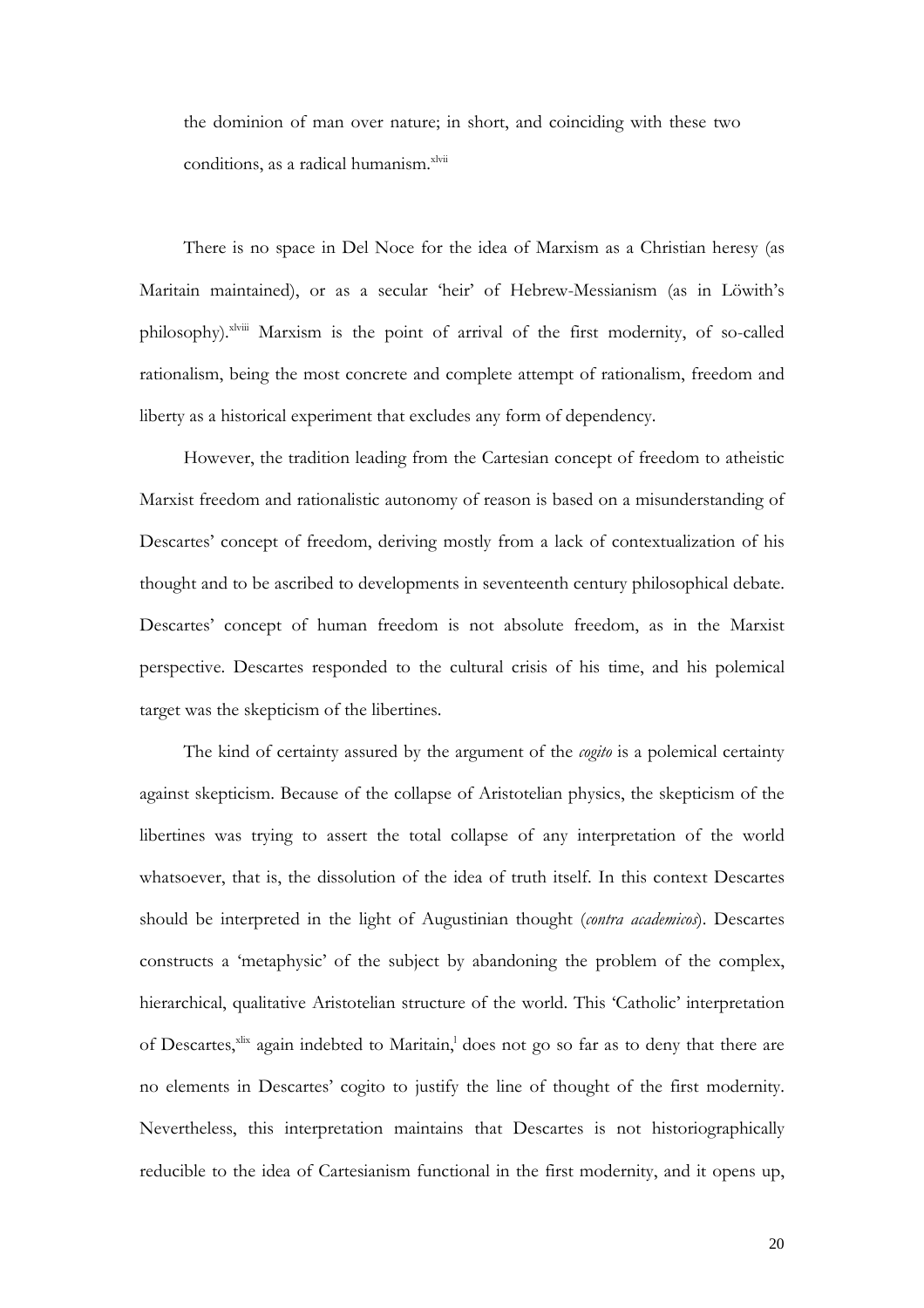philosophically, alternative concepts of modernity: in other words, a reconfigured modernity open to transcendence and to Christianity.

### **Augusto Del Noce and the Conflictual Relationship with Christian Democracy**

At the philosophical level, one could argue that Del Noce had successfully installed a theoretical platform for modern society, opposing the main competing –isms, Catholic anti-modern fundamentalism, as well as the ghosts of twentieth century totalitarianism in all their shades, helping to launch Christian Democracy, understood as a new liberalism of Christian inspiration (or, in Del Noce's words, *degasperismo*), into the second half of the twentieth century.

To Del Noce's great disappointment, by the end of the 1950s the political culture of Christian Democracy was taking a rather different turn, much more influenced by the Leftist currents within catholic thought and Dossetti's interpretation of the role of Church and Christian ethics within this-worldly politics. After the death of De Gasperi (1954), Christian Democrats had increasingly drifted away from *degasperismo*. What Del Noce defined as 'Catholic progressivism,' flourishing under the banner of the Christian Left or *catto-comunismo*, was re-emerging as a powerful alternative and the successor of the DC lead by De Gasperi.<sup>II</sup> According to Del Noce, 'Catholic progressivism' aimed at accepting some elements and features of Marxism, proving them 'true' in undesirable ways. To Del Noce Marxism could not be partitioned in healthy and rotten components but must be wholly refused.

The 'progressive Catholic,' Del Noce argued, absorbs and assumes, more or less consciously, the typical attitudes of the revolutionary thought: the devaluation of the principles of liberty in favor of the principle of equality; the endorsement of what Rosmini called 'perfectionism'; the devaluation of the past (thus the detachment from tradition) and the divinization of the future; the need to consider the original sin as a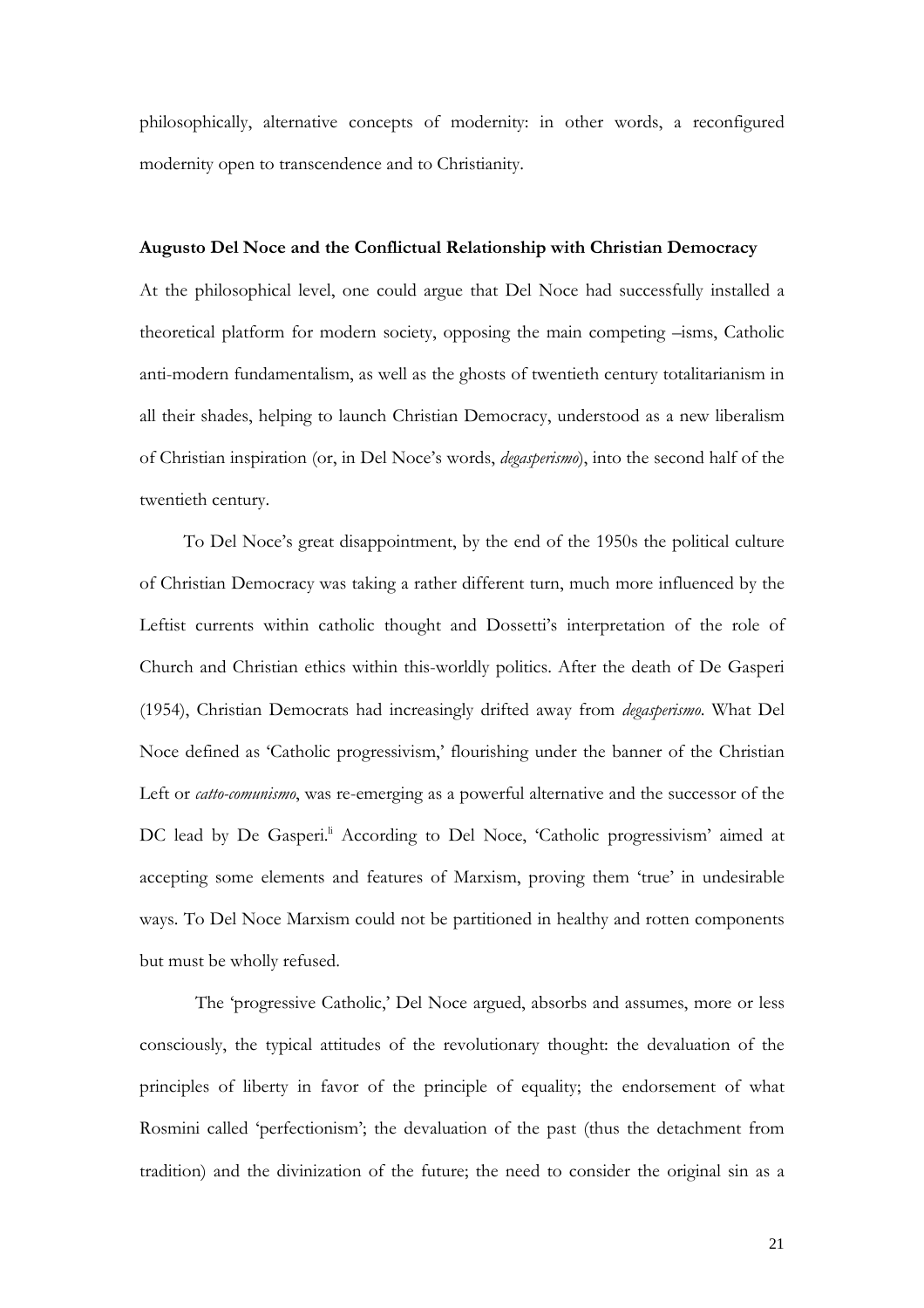disposable residual, and the reduction of the individual to his/her social relation. Del Noce's critique of 'Catholic progressivism' was primarily a critique of the concept and practice of Revolution and its anthropological and moral repercussions. To the concept of Revolution he opposed the concept of Reform, or better, the concept of *Risorgimento*, which implies a completely different attitude toward reality. Whereas the Revolution dictated a never-ending transmutation of values and a complete destruction of tradition, the Risorgimento took off from the belief that there were permanent principles and values which, facing new problems and new enemies, must be brought to life again and developed appropriately. lii

At the party-institutional level, the post-De Gasperi Christian Democracy led by Amintore Fanfani and Aldo Moro was moving, despite the opposition of the party's internal wings and sectors of the Vatican, toward an opening to the Left. Del Noce was rather skeptical. To be sure, Italian Socialism had freed itself from the ballast of Leninism and begun a revision of Marxism. Yet, socialism still seemed to Del Noce a populist void, a government formula without ideal cohesiveness. A marriage between Christian Democracy and Socialism would be dominated by a politics of public expenditure and weakness vis-à-vis corporativist pressures. A political constellation not founded on ideological clarity would always end up in demagogy and functionalism.<sup>Iii</sup>

Italian Socialism was moved by an ideological perspective defined by Del Noce as 'positivistic'. The cultural backdrop of the opening of the Left, Del Noce thus argued, would not be Christian or religious but radically secular. Quite likely, the consequence of all this would be a wild modernization of habits, customs, and culture which would endanger traditional values.<sup>liv</sup>

In the 1963 congress of San Pellegrino—the third of a series of meeting where Christian Democratic intellectuals and politicians met and discussed the opening to the Left—Del Noce gave a talk, 'The ideological power of Marxism.' He argued that the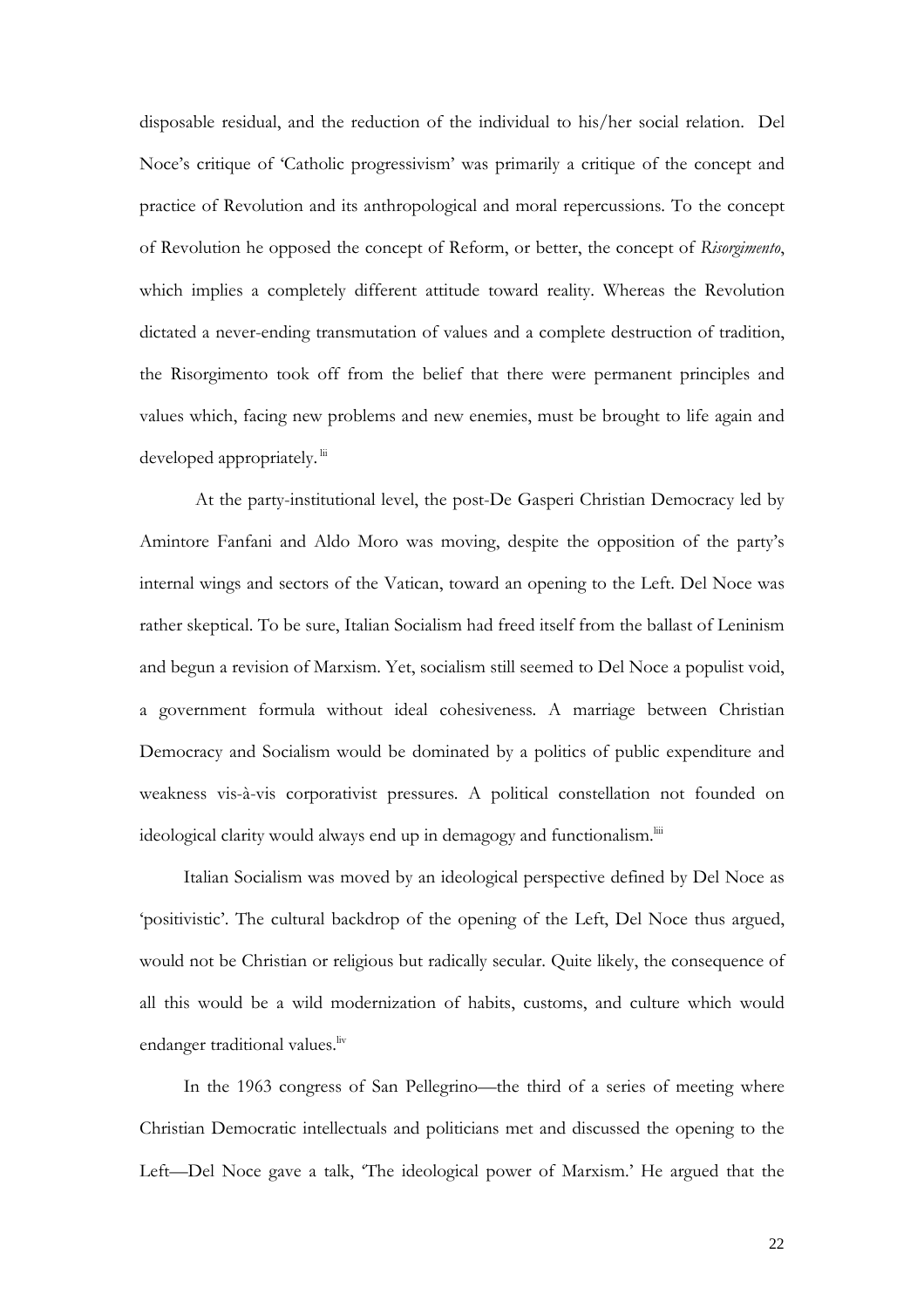alliance with Socialists and Catholics had affirmed socialist values over liberal ones, leading to an irreversible rupture with the original ideas of don Sturzo and De Gasperi.<sup>lv</sup>

## **The Opulent Society and the Encounter with Voegelin**

By the mid-1960s, however, Del Noce's philosophical trajectory also started to evolve in different directions, outside the primary battlefield of political ideologies. Del Noce realized that a new society was gaining momentum—a society that no longer needed religious forces to oppose Communism, a 'post-Marxist' era, a time when the relativizing of every ideal would blend with a technocratic vision of the world.<sup>Ivi</sup> The end of totalitarianism, the crisis and the fall of Marxism and its Soviet embodiment petered out the 'sacral' period of secularization, the period when politics would become the Sacred and absorb the ideal of otherworldly Redemption.

Crucially, in the mid-1960s Del Noce also discovered the work of political theorist Eric Vogelin, who was the first thinker to pluralize modernity. It was Del Noce who introduced Voegelin to the Italian academic audience. Voegelin's *The New Science of Politics* was published in Italian by Borla in 1968, translated by Renato Pavetto, and with an introduction authored by Del Noce that carried the indicative title, 'Eric Voegelin and The Critique of the Idea of Modernity.'lvii Drawing on Voegelin, Del Noce now, and in his following writings of the 1970s and 1980s, advanced the idea that atheism is not (or not only) the eventual outcome of modern rationalism, but the consequence of a 'gnosis' equivalent to secularization, and based on the theology of Joachim of Flora. As Del Noce writes in the 1968 introduction to *The New Science of Politics*: 'the evolution of the spirit of modernity coincides with the evolution of the spirit of gnosticism.<sup>'Iviii</sup>

Del Noce agreed with Voegelin on the absolute centrality and prominence in modernity of the category of 'history.' In this vein, modernity enacts an immanentization of the Christian *eschaton*: the human being, through the discovery and unveiling of the law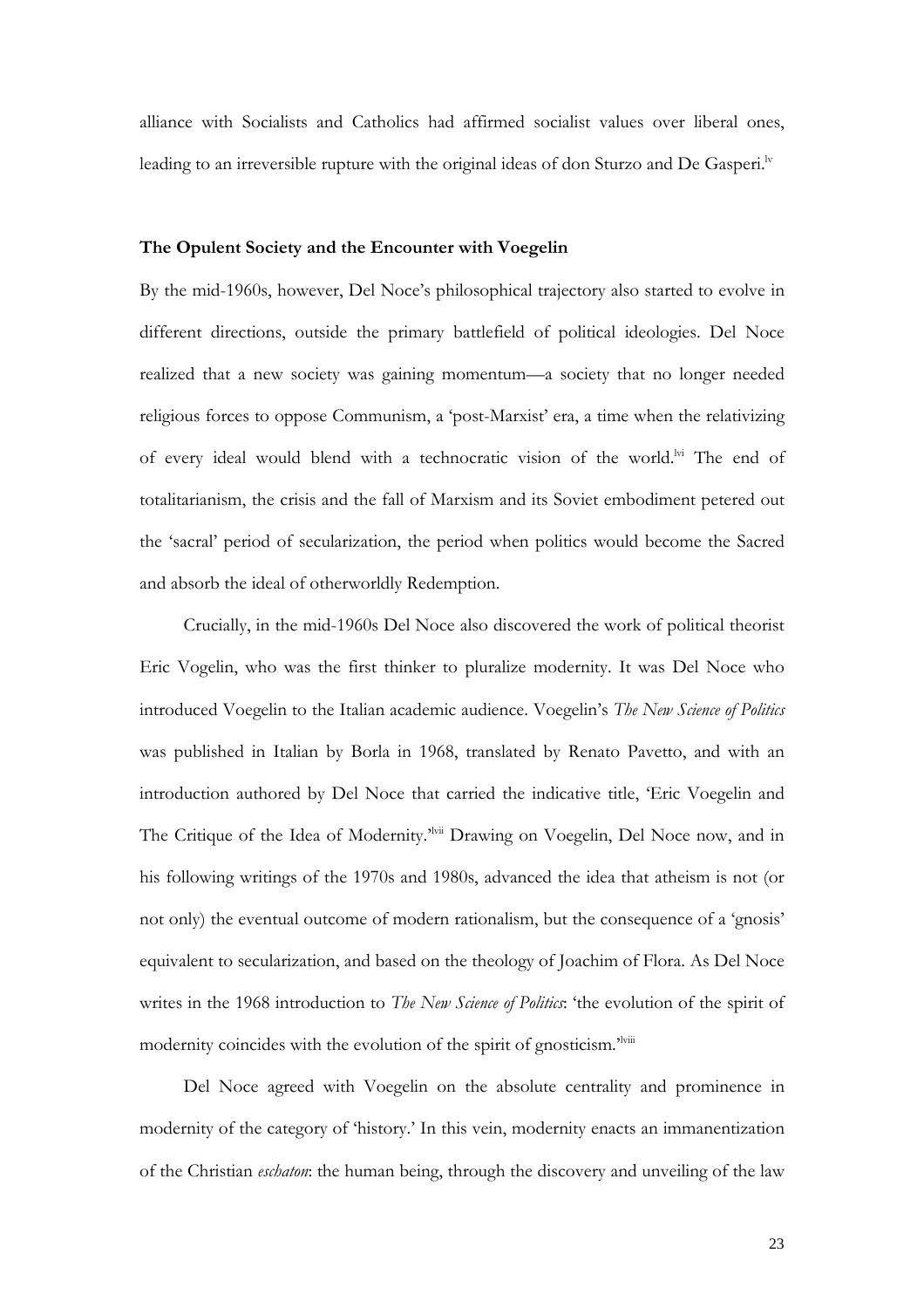of history (such as Marx and Engels's *diamat*) can redeem him/herself in the intramundane sphere. Furthermore, Del Noce agreed with Voegelin on totalitarianism (and Marxism above all) as the 'divieto di fare domande' ('prohibition to ask questions', Voegelin's *frageverbot*<sup>ix</sup>), a modern form and expression of gnosis—that is, a political project that proposes a human self-redemption and salvation that is entirely historical and intra-mundane, forgetting the constitutive finitude of humanity. $\frac{1}{x}$ 

Inspired by Voegelin, Del Noce argued that the twentieth century had now entered into a new 'profane' period of secularization, marked by 'irreligiosità naturale' ('natural irreligiosity'), a new form of totalitarianism: the 'società opulenta' ('opulent society'), $\frac{1}{N}$ technocratic, nihilist, scientist, relativist, individualist, marked by the primacy of instrumental reason, *more irreligious* than Communist atheism, victorious on the very battleground of Communism itself, that of materialism. The 'opulent society' is the triumph of western irreligion,

a society that accepts every Marxist 'negation' regarding the denial of religion, methaphysics, and contemplative thought; that therefore accepts the Marxist reduction of ideas to an instrument of production; but that on the other hand refutes Marxism its messianic revolutionary aspects, i.e. the only religious remain of the revolutionary idea … [the opulent society] represents the Bourgeois spirit in its pure state, the Bourgeois spirit that has triumphed over its traditional opponents, transcendent religion and revolutionary thought.<sup>lxii</sup>

In the end, Marxism had served nihilism and the bourgeois spirit. Marxism broke any link with tradition, but had no elements with which to affirm a new dimension of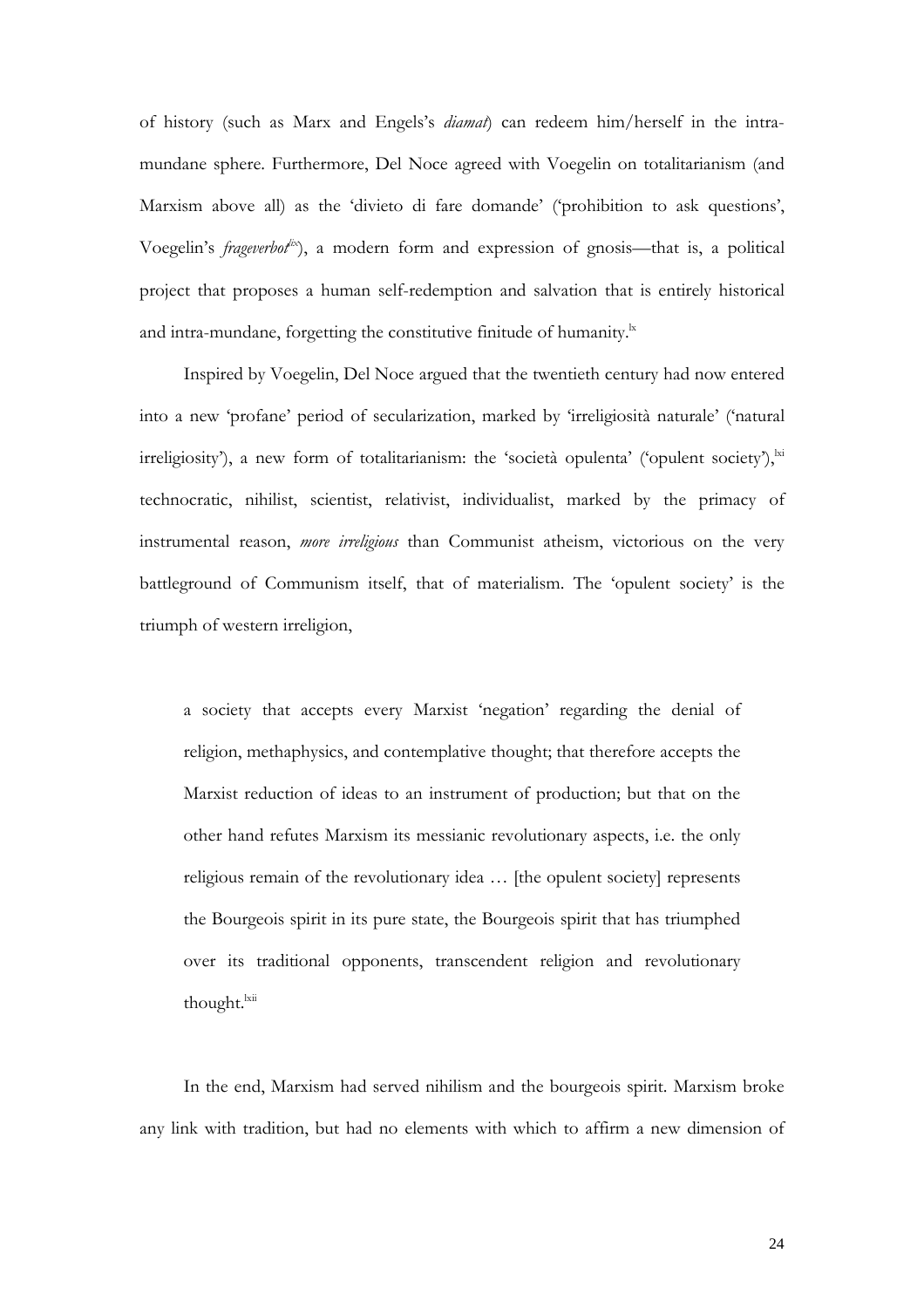reality, to replace Tradition; the ultimate effect of Marxism is the bourgeois society, opulent, rich, 'fat,' a society that inhibits questioning and searching for meaning.

Within an 'opulent' society, democracy becomes another form of relativism; being a democrat means not to believe in the existence of truth. Democracy in this sense counters Marxist Gnosticism with its own agnosticism; it still equals a frightening loss of standards and an existential loss of meaning, a negation not only of the human person in his integrity but also of the very Socratic-Platonic idea of *politics* as that glue which ties together human beings in a meaningful order.

Contrary to an 'opulent society' opposition to Marxism (an economic and technical opposition), a religious opposition to Marxism is based on the recognition of the dignity of human person, and it does not renounce the idea of truth, but remains rooted in it. The respect for human conscience and human freedom is an absolute truth on which democracy can and must be based. The agnostic form of democracy, by fearing and excluding the force of truth and right, ends up recognizing only the truth and the right of force. In this way, Western irreligion goes beyond Gnostic Marxism because it is more radically irreligious and supersedes the incomplete materialism of Marxism by denying the idea of salvation and liberation altogether. This leads to a new form of totalitarianism, of the domination of opinion and the whims of the strong, which needs no form of legitimation, no cover up of power with ideology, because the only difference among opinions owes to the strength or popularity of their holders. The reference to a future truth or to a desire for liberation is eradicated. An agnostic conservative defense of freedom is impotent with regard to this tyrannical outcome and the dissolution of truth and right. The idea of the person and his or her rights (that grounds even the liberal right to private property), assumes a metaphysics which has been abolished.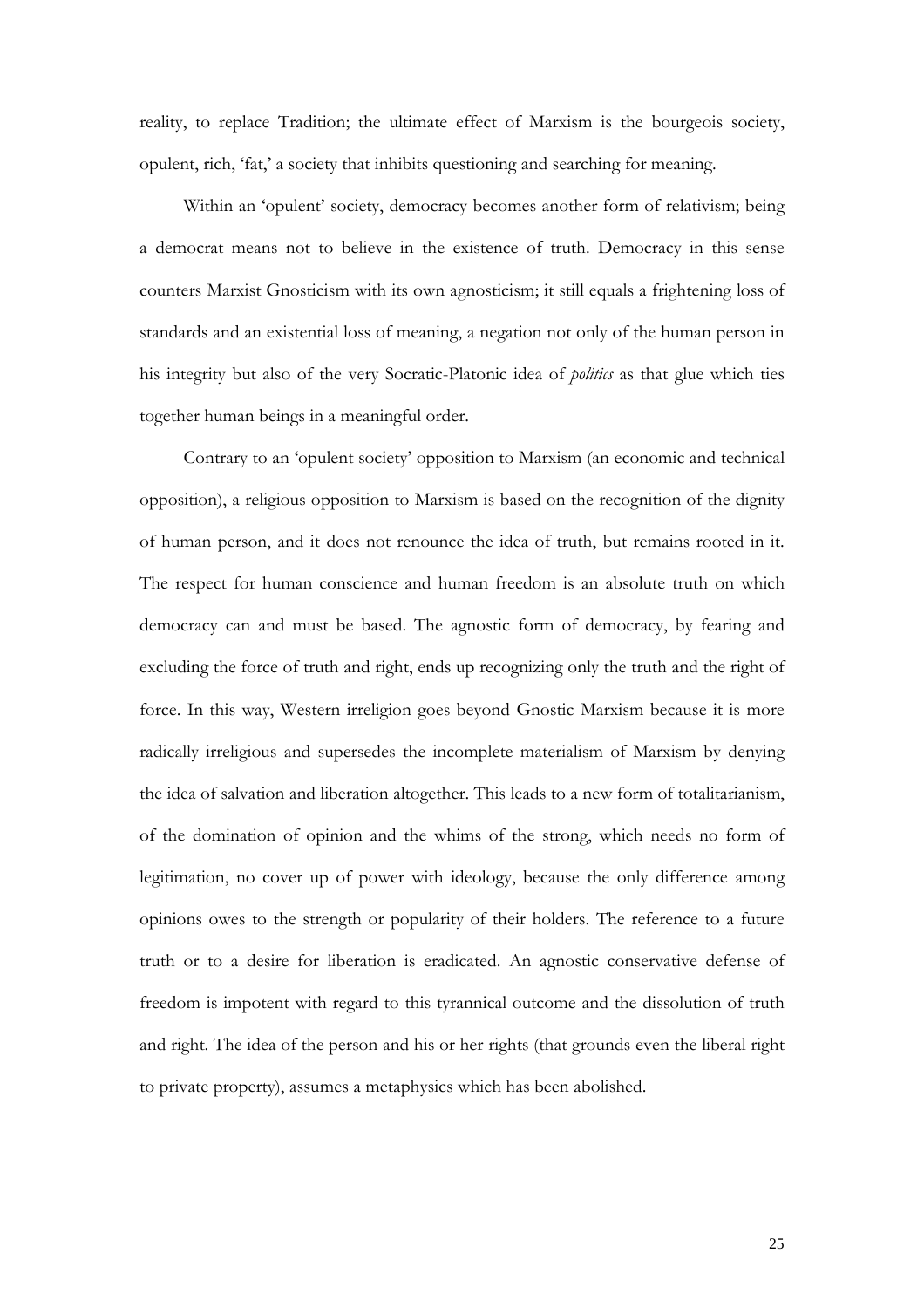The relativity of Western irreligion, which prepares the way for a totalitarianism more powerful and consistent than Communism (or a Marxism without any promise of future revolution), is the suicide of democracy.

This was the dramatic situation for Italian and European culture, as diagnosed by Del Noce. The crisis of Marxism—which was to find an unexpected revival after the events of 1968—posited a conceptual return of the *pari*, a Pascal's wager: at the very moment in which atheism was losing its scientific guise, the possibility of a revival of the religious option looked relevant. Perhaps, Del Noce argued, the crisis of Italian and European culture can only be overcome by a renewal, **a** 'Risorgimento' based on a Christian philosophy and a conception of nature and the human being open to transcendence.

Rather disillusioned, this remained for Del Noce a matter of possibility, not necessarily an actuality**.** Del Noce glimpsed possibilities without being able to indicate positive outlets or clear-cut alternatives. Del Noce, in the end, never philosophically deduced the need for the religious option. Within the political realm, he ultimately found little reason for hope, as Christian Democracy had abandoned the potentiality of its endogenous principles, only to surrender to the lure of the contrasting ideologisms of socialism and liberalism—and the unlikely blending of both under the protective umbrella of an impoverished 'Christian democracy.' Political Catholicism had abandoned its principles and was now indistinguishable from other political cultures and the anthropological void they represented. The triumph of the opulent society, and hence of western irreligion, was taking the wind out of any possible religious revival. These were, thus, conflicting dynamics that Del Noce could not resolve.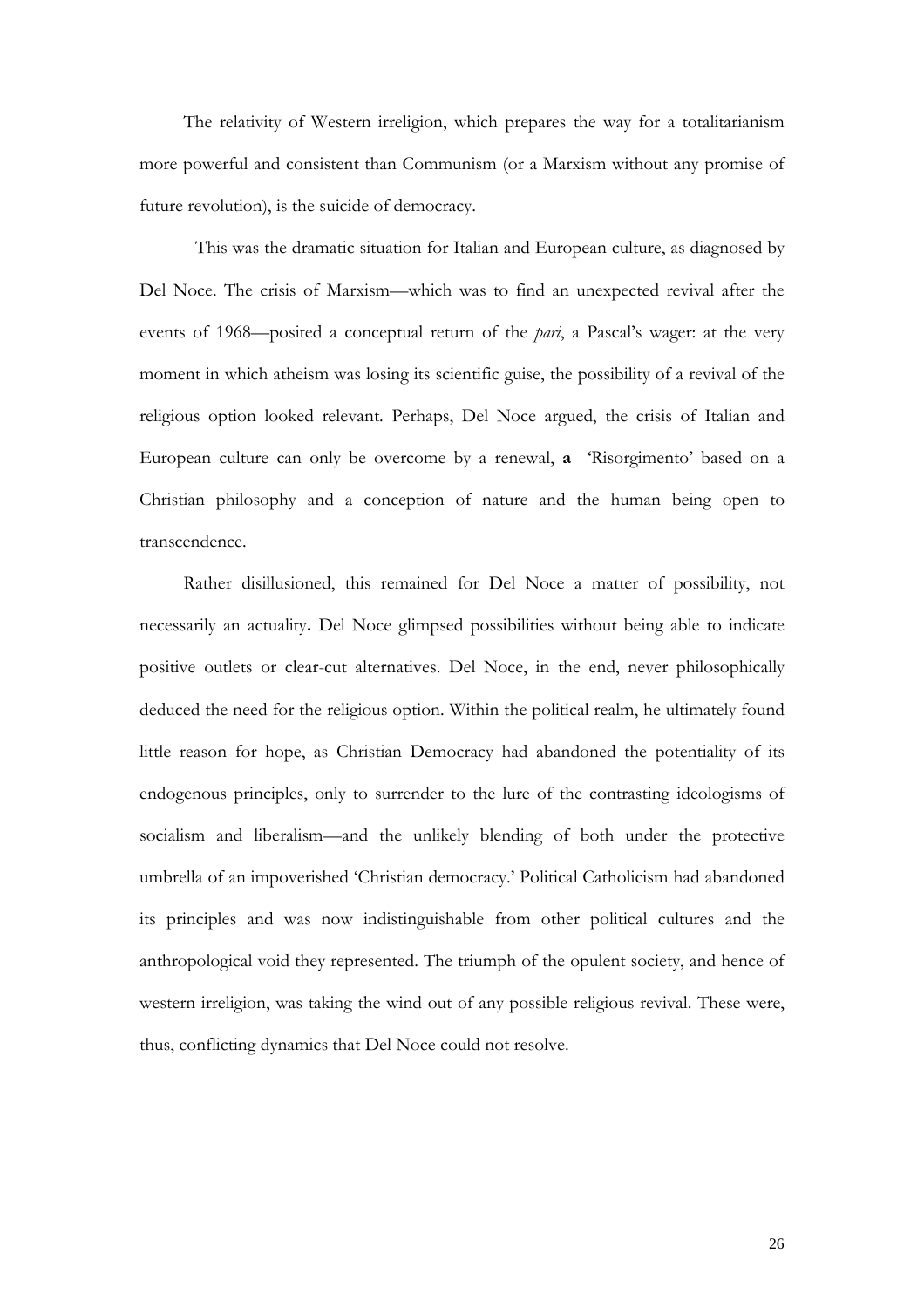# **Del Noce and His Legacy: Reconsidering the Nexus between Christianity and Political Thought**

Norberto Bobbio once defined Del Noce as 'the Italian De Maistre.<sup>3kiii</sup> The sentence was not only infelicitous, but also substantially unfounded. To be sure, Del Noce knew De Maistre's philosophy and admired his criticism of the revolutionary mentality. Yet, Del Noce was also highly critical of De Maistre and the whole reactionary-conservative thought, especially its defensive attitude which left it incapable to understand, in the framework of modern thought, the distinction between rationalism and freedom. To Del Noce, modernity contained indeed something positive: the idea of liberty. At the political level, Catholicism must meet this ideal. This was pivotal in the case of Italy where many Catholics had ended up supporting Fascism, and with the dominance of Christian Democracy in a post-totalitarian state. It was a necessary move, moreover, in a country where large segments of the population, Catholics included, had come to embrace Communism, and therefore were still under the spell of totalitarian thought.

Facing this historical-political situation, Del Noce argued that the correct way to answer the challenge posed by secularization is not by rejecting modernity altogether but by correcting it in light of the classical metaphysical tradition, which must be rediscovered, renewed and purified. Modernity needed to be brought back on a different track, and this could best be done from a philosophical platform that recognized the irreducible nature of transcendental experiences; in other words, for Del Noce it could best be done by turning to Christianity and the teachings of the Gospel, but from the reflexive stand point of the here and now.

This crucially speaks to a dimension which is problematically absent in the analysis provided by political theorists engaging with a democracy adjectivized by the 'Christian'<sup>kiv</sup>: namely the theological substance and the idea of transcendence. Within a historical process, transcendence turned into something much more than an abstract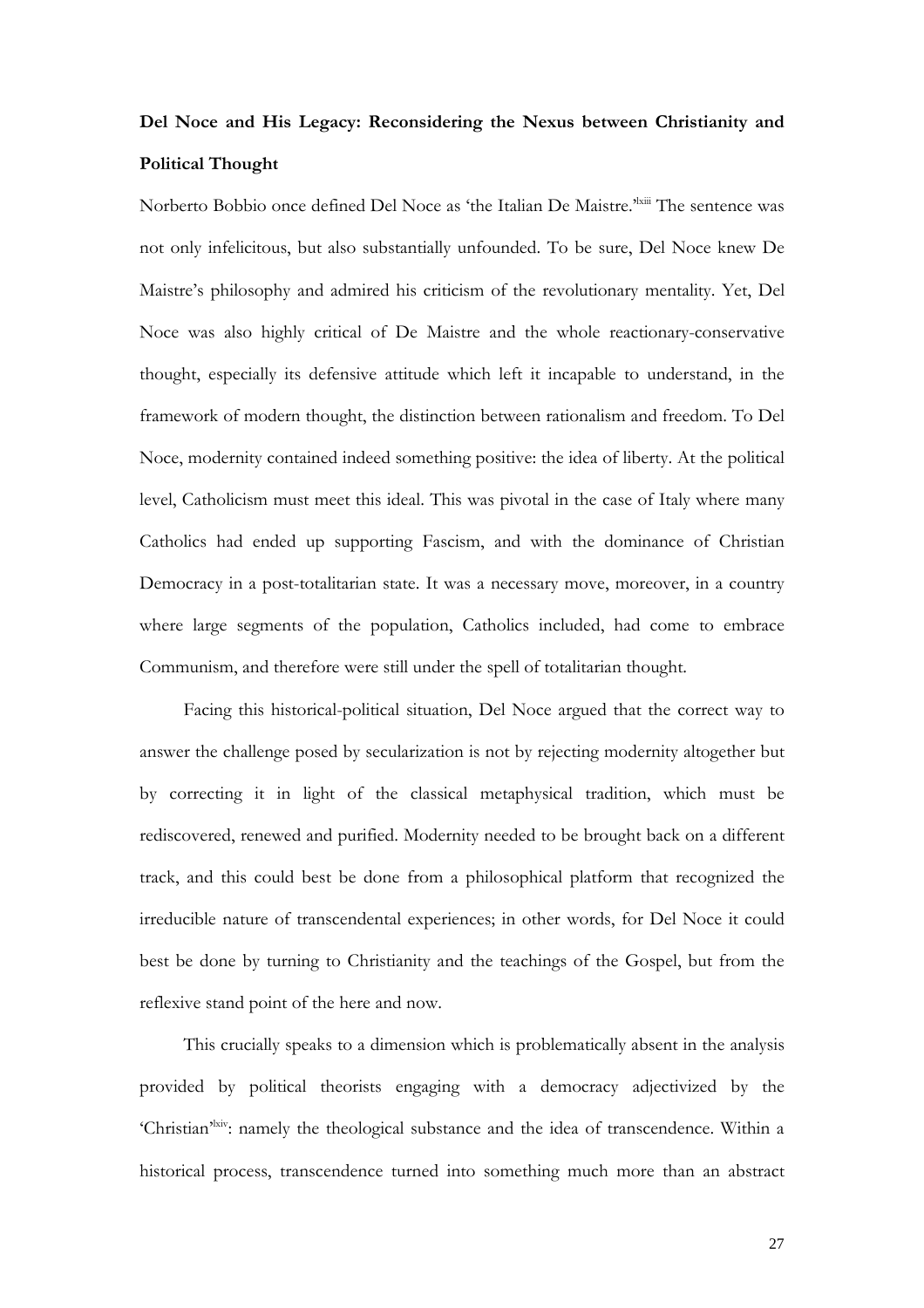principle or a decorative device. In the experience of the thinker it rather emerged as a symbol and a new marker of certainty that could ground and direct the democratic experience and re-launch democracy after the horrors of totalitarianism, without simply reverting to a Liberal order which had proven itself defenseless against the threat of totalitarian regimes.

The interpretative opening up of 'modernity' was an important contribution whereby the reactionary position of political Catholicism was outdone, and whereby the encounter between Christianity and liberal and personalist democracy could finally find its legitimacy. Del Noce taught Catholics to be open to modern freedom as Catholics, no longer subjugated to contrasting worldview or ideologies alien to its own core. He also taught Catholics that Catholicism is original only when and if is not subaltern, when it does not start from an opposition to an adversary when defining itself. As he wrote in 1968, commenting on the student-led revolutions taking place, 'the opposition to the opulent society cannot be conducted from the reactionary point of view, and that simply because the opposition of progressive and reactionary is internal to its language.<sup>Nxv</sup>

Herein lies also Del Noce's actuality; for evidently enough, the consumer society, this 'opulent society' that he confronted in his later writings, is still very much with us today—much more so than those ideological –isms and absolutisms that created so much havoc and caused so much human suffering in that political modernity 'without restraints,' as Voegelin called it. We might at least ask whether it is not this opulent consumerism, void of values and lacking in ontological underpinning that has affirmed itself and is spreading via that larger process now going under the name of globalization.

Del Noce saw that ultimately it was not Marxism that he needed to confront: it would collapse on its own. The real enemy to combat was the materialist consumerism of post-Marxism, energized by the return of Liberalism in its extreme form. Comte will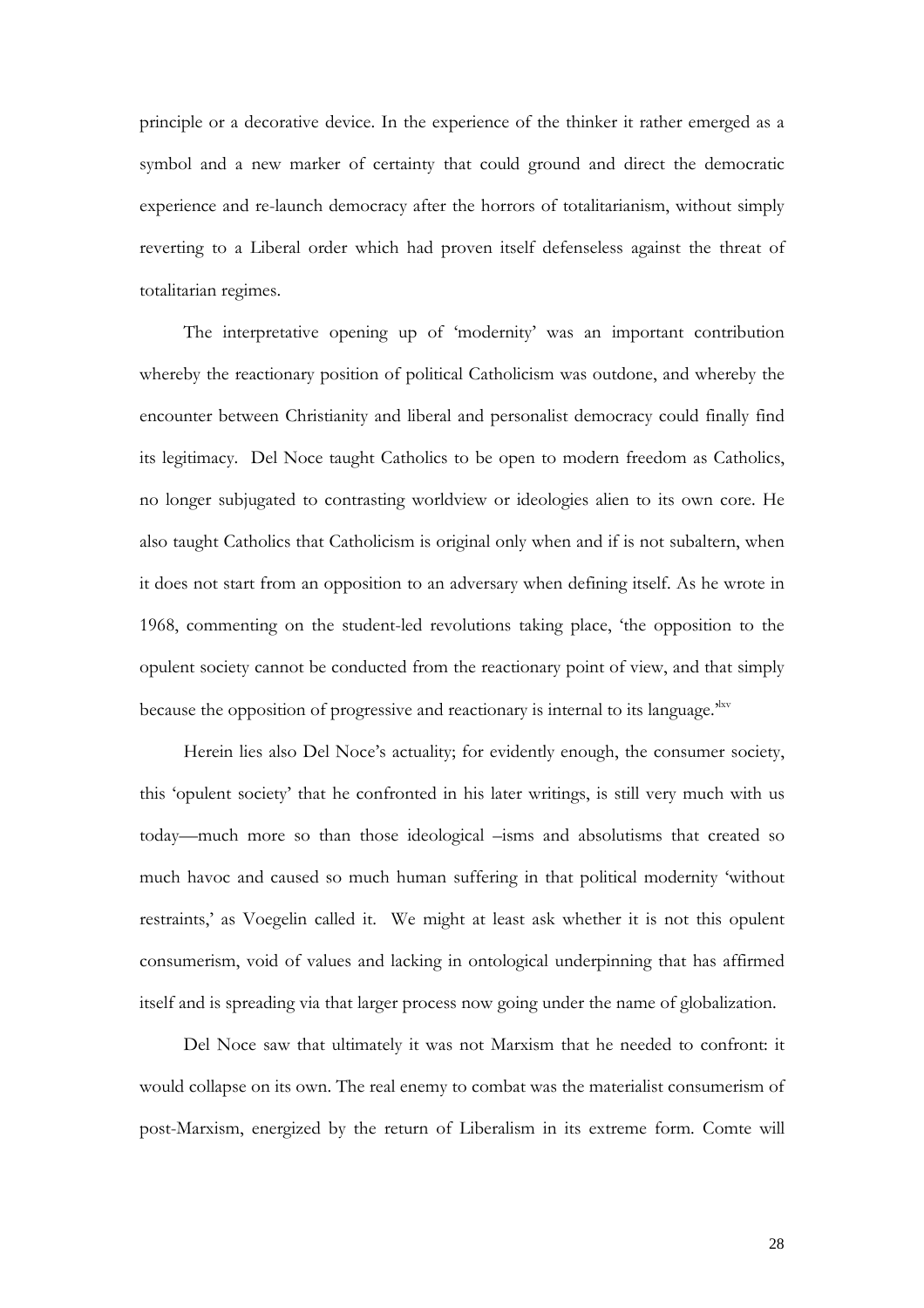replace Marx; technocracy and blind belief in scientism and progress without limits will survive the collapse of socialist Utopias. But they all belong to the same genealogy.

Destiny wants that Del Noce died in the pivotal year of 1989, on December 30, on the second last day of that fatal decade, and just weeks after the fall of the Berlin Wall which initiated the final collapse of Soviet Communism and paving the way for neo-Liberal global triumph. There might be an argument to make that Del Noce's thought and intellectual legacy must be placed in that particular historical period which started on the day of his death. Ours.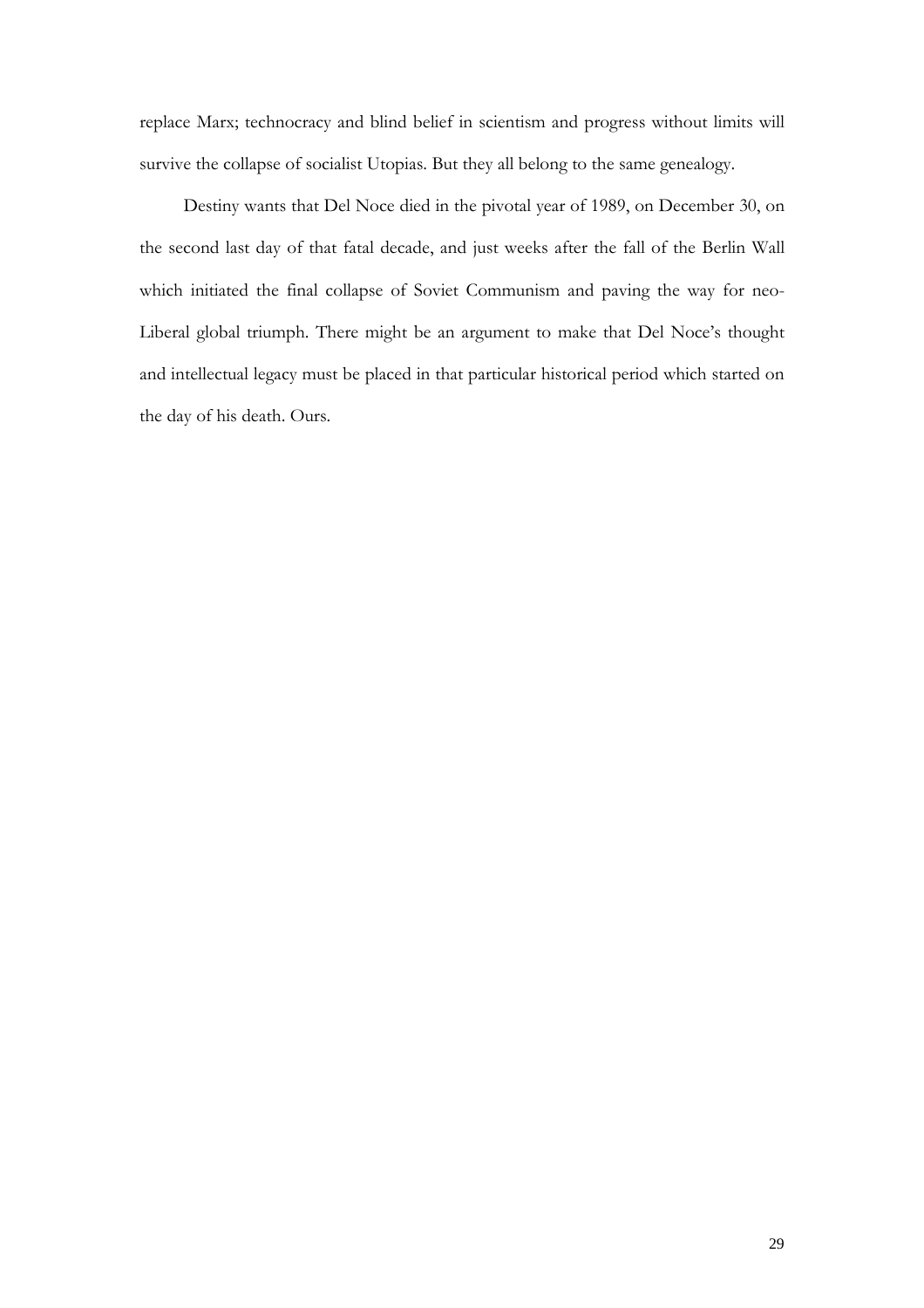<sup>i</sup> A. Del Noce, *L'epoca della secolarizzazione* (Milan: Giuffrè, 1970).

l

ii A. Del Noce, *Il suicidio della rivoluzione* (Milan: Rusconi, 1978), p. 337.

iii A. Del Noce, *Il problema ideologico dei cattolici italiani* (Turin: Bottega d'Erasmo, 1964); see also M. Borghesi, 'Il problema politico dei cattolici', in G. Ceci and L. Cedroni (Eds) *Filosofia e democrazia in Augusto Del Noce* (Rome: Cinque Lune, 1993), pp. 141-169.

iv There is not even an entry on Del Noce in G. Moliterno, *Encyclopedia of Contemporary Italian Culture* (London: Routledge, 2000).

<sup>v</sup> Augusto Del Noce, *The Crisis of Modernity*, with an introduction by C. Lancellotti, translated by C. Lancellotti (Montreal & Kingston: McGill-Queen's University Press, 2014).

vi Analysis has primarily focused on twentieth-century conflicts among *secular* ideologies; for example see K. D. Bracher, *The Age of Ideologies: A History of Political Thought in the Twentieth Century*, tr. E. Osers (London: Weidenfeld and Nicolson, 1984); E. J. Hobsbawn, *Age of Extremes: The Short Twentieth Century, 1914-1991* (New York: Pantheon Books, 1994); M. Mazower, *Dark Continent: Europe's Twentieth Century* (New York: Knopf, 1999); T. Judt, *Postwar: A History of Europe since 1945* (New York: Penguin, 2005). There is instead ample space dedicated to Catholic ideas and Christian Democracy in J.-W. Müller, *Contesting Democracy: Political Ideas in Twentieth-Century Europe* (New Haven and London: Yale University Press, 2011); see also P. Pombeni, 'The Ideology of Christian Democracy', *Journal of Political Ideologies*, 5 (2000), pp. 289-300.

vii In this vein see M. Conway, 'Christian Democracy: One Words or Two', *Historia y Religión*, 2012) <http://historiayreligion.com/wp-content/uploads/2012/11/Christian-Democracy-MConway.pdf> (last accessed: 14 June 2015).

viii M. Caciagli, 'Christian Democracy', in T. Ball and R. Bellamy (Eds) *The Cambridge History of Twentieth Century Political Thought* (Cambridge: Cambridge University Press, 2003), pp. 165-190.

ix Müller, *op. cit*., Ref. 6, p. 138.

<sup>x</sup> On this see also R. Buttiglione, *Augusto Del Noce. Biografia di un pensiero* (Casale Monferrato: Piemme, 1991); G. F. Lami, *Introduzione ad Augusto Del Noce* (Rome: Pellicani, 1999). For bibliographic resources see Del Noce Foundation's website,<http://www.fondazioneaugustodelnoce.net/>

xi On 1943 as a 'liminal' moment in Italian history, see R. Forlenza, 'Bewilderement and Re-composition: September 8, 1943 and the Liminal Origins of Italian Democracy', *International Political Anthropology*, 4 (2011), pp. 133-157.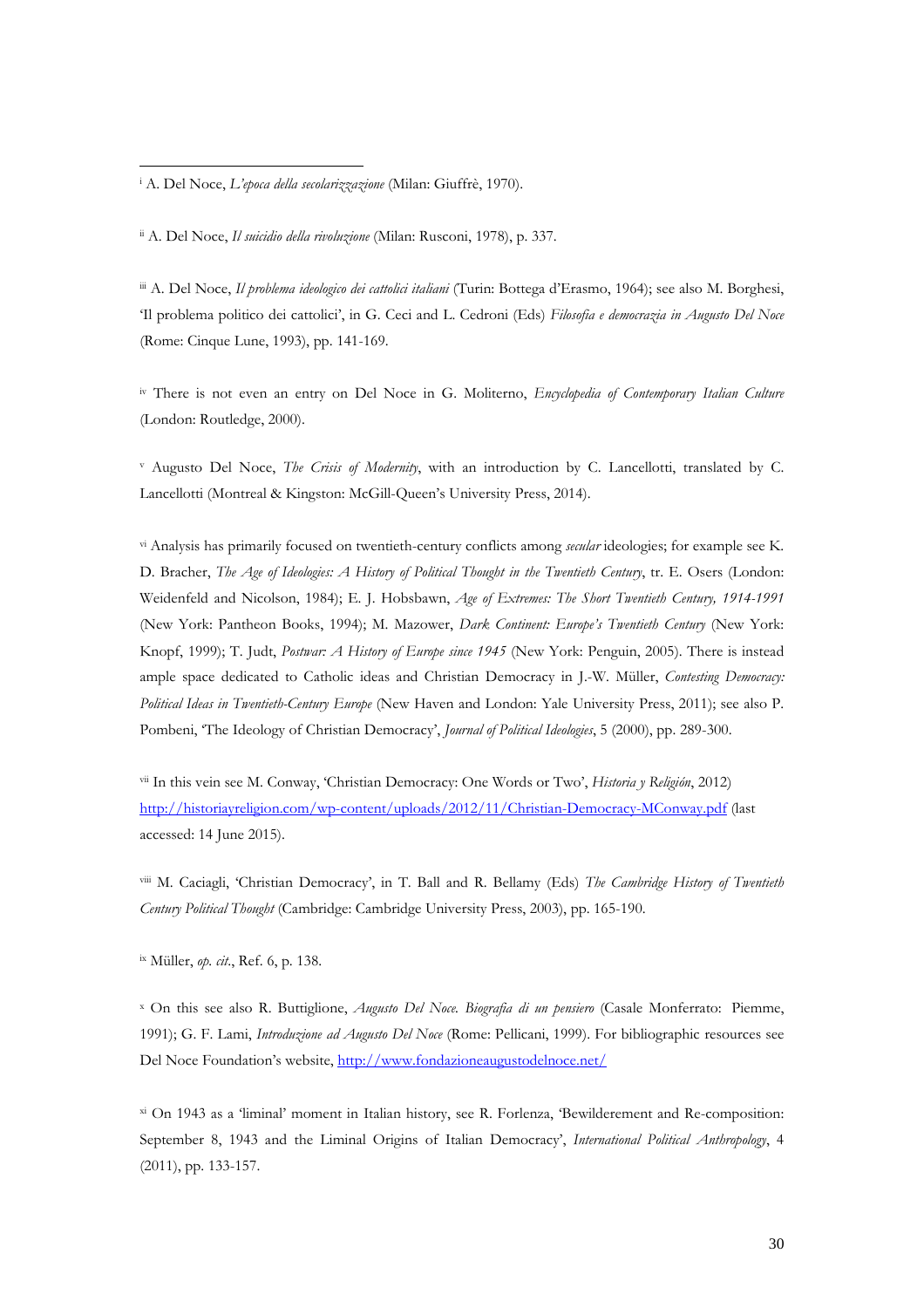<sup>xii</sup> On this see B. Thomassen, 'Anthropology, Multiple Modernities and the Axial Age Debates', *Anthropological Theory*, 10 (2010), pp. 321-342

<sup>xiii</sup> The Italian term 'tatticismo' carries negative connotations that are not implicit in its English translation.

xiv P. Pombeni, *Giuseppe Dossetti. L'avventura politica di un riformatore cristiano* (Il Mulino: Bologna, 2013).

xv A. Del Noce, *Il cattolico comunista* (Milan: Rusconi, 1981), pp. 149-151; see also A. Del Noce, 'Intensità di una grande illusione (Dossetti e dossettismo)', *Il Sabato*, 17 (27 April 1985).

xvi A. Del Noce, 'Totalitarismo e filosofia della storia', *Il Mulino*, VI (1957), pp. 91-98.

xvii On the confrontation between 'secular' and 'religious' thought within contemporary Italian philosophy see Maurizio Pagano, 'Contemporary Italian Philosophy: The Confrontation between Religious and Secular Thought', in S. Benso and B. Schroeder (Eds) *Contemporary Italian Philosophy: Crossing the Borders of Ethics, Politics and Religion*, tr. S. Benso (Albany, NY: Suny Press, 2007), pp. 1-13.

xviii C. Taylor, *A Secular Age* (Cambridge, Mass.: Belknap Press of Harvard University, 2007).

xix J. Maritain, *Christianity and Democracy*, tr. D. C. Anson (San Francisco, Calif.: Ignatius Press, 1943), p. 37.

xx J. Maritain. *La personne et le bien commun* (Paris: Desclée de Brouwer, 1947).

xxi J. Maritain, 'Integral Humanism and the Crisis of Modern Times', *The Review of Politics*, 1 (1939), pp. 1-17 (quote at p. 8).

xxii J. Maritain, *True Humanism*, tr. M. R. Adamson (London: Geoffrey Bles, 1938), 156 (emphasis in original).

xxiii *Ibid.*, 126.

xxiv *Ibid*.

 $\overline{a}$ 

xxv On this see M. Borghesi, 'Democrazia e modernità in Augusto Del Noce (negli scritti dal 1930 al 1946)', *30Giorni*, 22(10) (2004), pp. 1-24; T. Dell'Era, 'Augusto Del Noce e Jacques Maritain: libertà e liberalismo,' in C. Vasale and G. Dessì (Eds) *Augusto del Noce e la libertà: Incontri filosofici* (Turin: Sei, 1996), pp. 61-78; T. Dell'Era, *Augusto Del Noce. Filosofo della politica* (Soveria Mannelli: Rubbettino, 2000).

xxvi See Del Noce's diary entry of 6 December 1943, now in A. Del Noce, *Scritti Politici, 1930-1950*, T. Dell'Era (Ed.) (Soveria Mannelli: Rubettino, 2001), 182.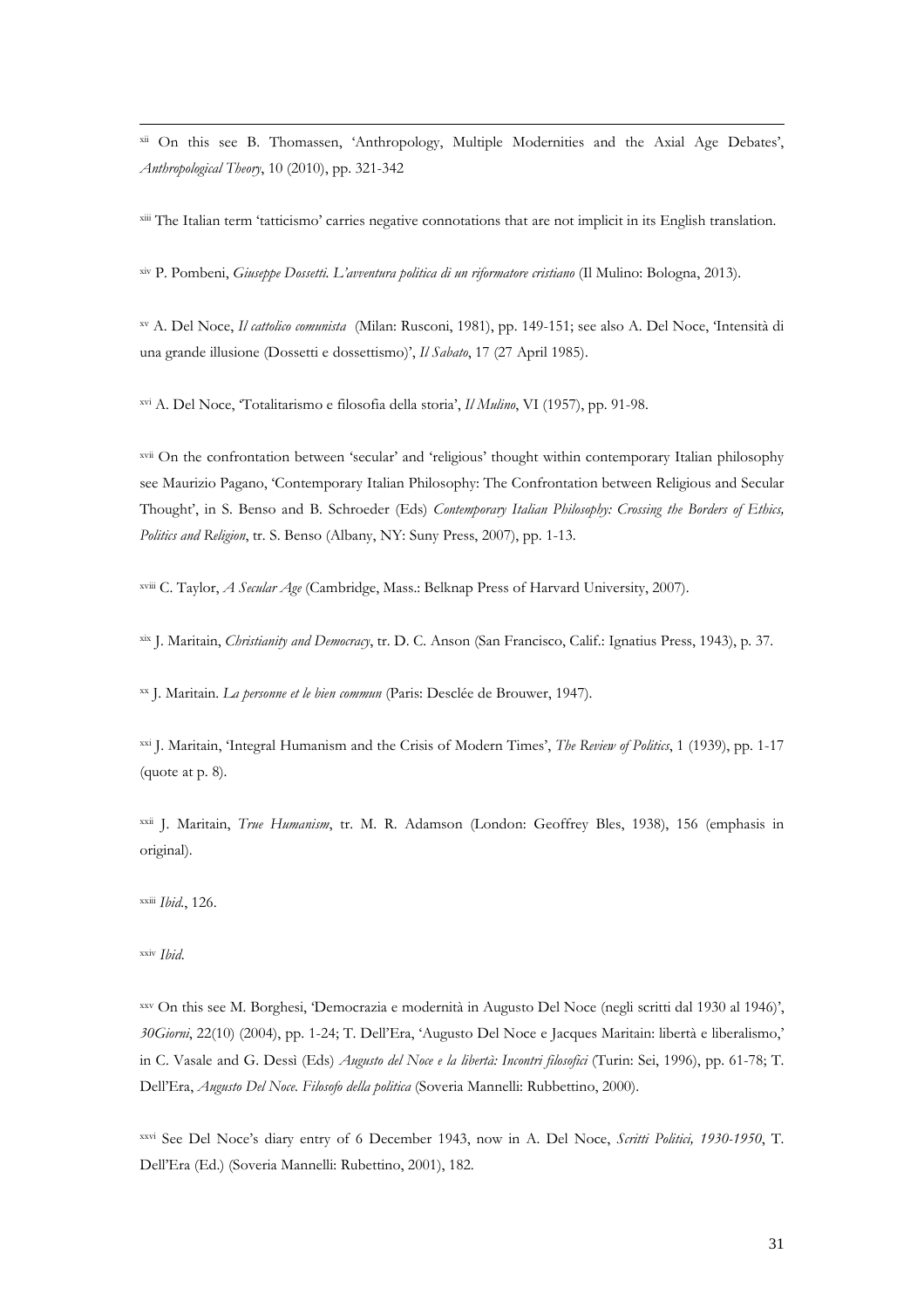xxvii M. Borghesi and L. Brunelli, 'Storia di un pensatore solitario (intervista con Augusto Del Noce)', *30Giorni*, 2(4) (1984), pp. 62-67. See also A. Del Noce, 'L'unità del pensiero di Jacques Maritain', *L'Europ*a 7(7) (1973), pp. 77-86; A. Del Noce, 'L'umanesimo frainteso,' *30Giorni*, 4(4) (1986), pp. 70-71; A. Del Noce, 'Maritain messo in congedo?,' *Il Tempo*, 8 January 1987.

 $\overline{a}$ 

xxviii R. De Felice. *Mussolini, il duce*, vol. 1: *Gli anni del consenso, 1929-1936* (Turin: Einaudi, 1974); A. Del Boca (Ed) *Le guerre coloniali del fascismo* (Rome-Bari: Laterza, 2008).

xxix 'The war in Ethiopia... it was the emotion for that war that decisively made me an anti-Fascist'; A. Del Noce, 'Il ripensamento della storia italiana in Giacomo Noventa', introduction to *Tre parole sulla Resistenza e altri scritti di Giacomo Noventa* (Florence: Vallecchi, 1972), p. LXX; see also A. Del Noce, 'Genesi e significato della prima sinistra cattolica italiana', in *Modernismo, Fascismo, Comunismo. Aspetti e figure della cultura e della politica dei cattolici nel '900*, G. Rossini (Ed) (Bologna: Il Mulino, 1972), pp. 415-504 (esp. pp. 462-463).

xxx In the 21 September 1943 entry of his diary Del Noce wrote: 'Principle of non-violence: Capitini, the man who converted me to anti-Fascism'; Del Noce, *op. cit.*, Ref. 26, p. 43. See also Borghesi and Brunelli, *op. cit*., Ref. 27.

xxxi See Del Noce's unedited manuscript 'Civiltà liberale e cattolicesimo' (probably 1946), now in Del Noce, *op. cit*., Ref. 26, p. 458.

xxxii M. Borghesi, *Augusto Del Noce. La legittimazione critica del moderno* (Genova: Marietti, 2011).

xxxiii See 'Civiltà liberale e cattolicesimo', now in Del Noce, *op. cit.*, Ref. 26, pp. 456-457; see also Del Noce's unedited text 'Cattolici e liberali', now in Del Noce, *op. cit*, Ref. 26, p. 463.

xxxiv A. Del Noce, 'Il concetto di democrazia e il principio delle élites', *Il Popolo Nuovo*, 20-21 September 1945 (emphasis in the original); see also A. Del Noce, 'Analisi del linguaggio', *Il Popolo Nuovo*, 27 May 1945; and the unedited manuscripts 'Posizioni del cattolico' (1943) and 'Principi di politica cristiana' (1944-1945), now in Del Noce, *op. cit.*, Ref. 26, respectively pp. 184-186 and p. 226.

xxxv A. Del Noce, 'Intorno all'obbligatorietà del voto', *Il Popolo Nuovo*, 23-24 August 1945.

xxxvi See 'Della democrazia' (1945), unpublished manuscript now in Del Noce *op. cit.*, Ref. 26, p. 61. See also 'Cattolici e comunisti,' text for a conference given in Mondovì (March 1944), previously unpublished, now in Del Noce, *op. cit.*, Ref. 26, pp. 199-201.

xxxvii A. Del Noce, 'Problemi della democrazia', *Il Popolo Nuovo*, 9-10 December 1945; A. Del Noce, 'Politicità del cristianesimo oggi', *Costume*, 2(1) (1946), pp. 59-68.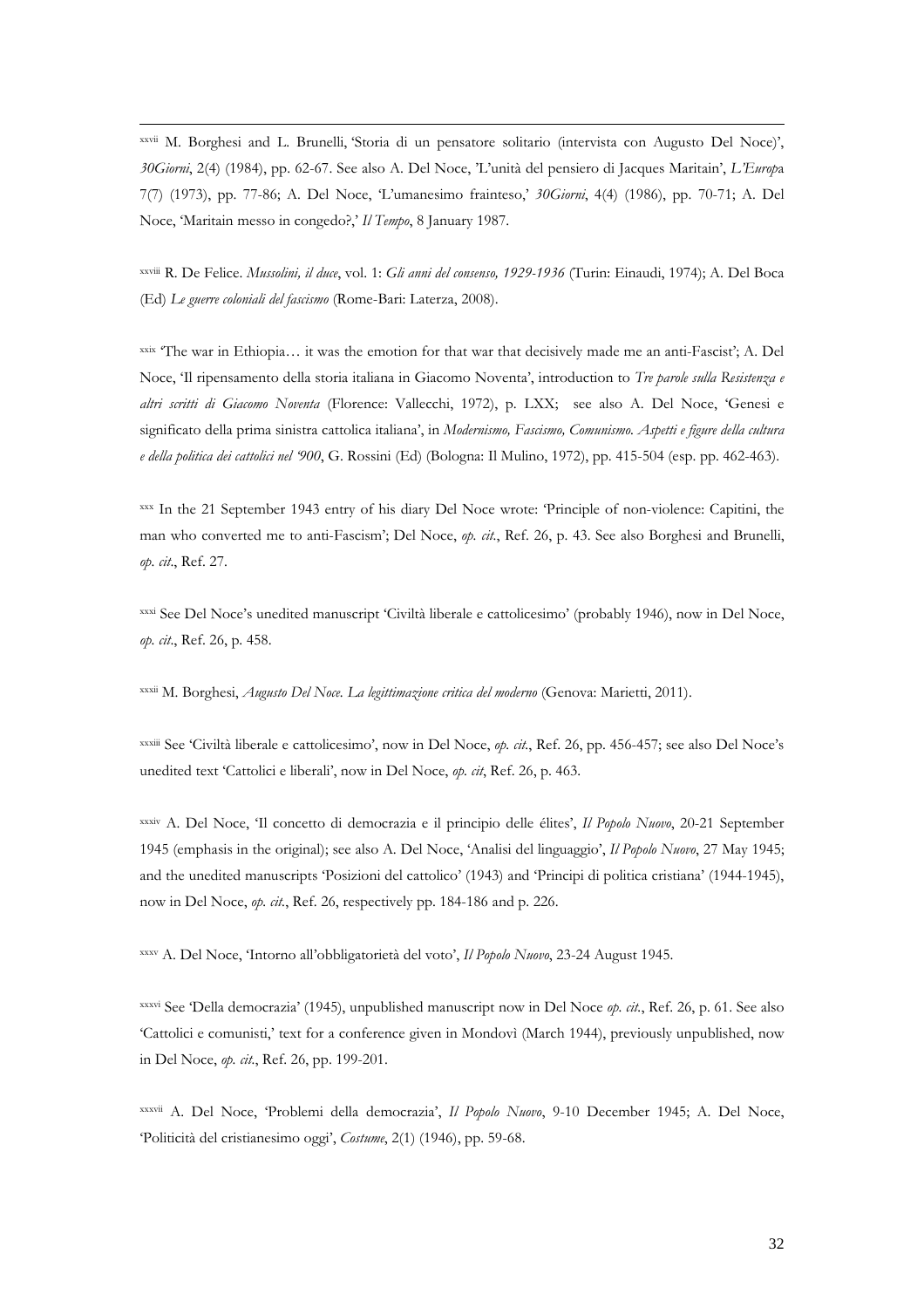xxxviii A. Del Noce, 'Fine o crisi del degasperismo?', *Il Mulino*, VI (1957), pp. 479-485.

 $\overline{a}$ 

xxxix On this see also Borghesi, *op. cit.*, Ref. 32, pp. 144-164, and F. Barone (Ed), *Augusto Del Noce e il problema della modernità* (Rome: Studium, 1995).

xl See A. Del Noce, 'L'idea di modernità' (1982), now in A. Del Noce, *Modernità. Interpretazione transpolitica della storia contemporana*, G. Riconda (Ed) (Brescia: Morcelliana, 2007), pp. 33-58 (quotes at pp. 43 and 35). We cannot discuss here Del Noce's very crucial reading of Gentile. In short, despite its veneer of 'tradition' and reference to interiority, spirituality and Risorgimento, the philosophy of Gentile is, for Del Noce, 'the most complete negation of eternal ideas, norms, and timeless truth … any value now refers to an act that has become synonymus with "energy," with "force"; the theological language only concleas the Nietzschean will to power ; A. Del Noce, *Il suicidio della rivoluzione* (Milan: Rusconi, 1978), p. 350.

xli A. Del Noce, 'Ontologismo' (1968-1969), in *Enciclopedia Filosofica*, vol. VIII (Milan: Bompiani, 2006), pp. 8147-8153 (quote at p. 8147).

xlii A. Del Noce, *Da Cartesio a Rosmini. Scritti vari, anche inediti, di filosofia e storia della filosofia,* F. Mercadante and B. Casadei (Eds) (Milan: Giuffrè, 1991)

xliii A Del Noce, *Giovanni Gentile. Per una interpretazione filosofica della storia contemporanea* (Bologna: Il Mulino, 1990), p. 5. One of the most crucial consequences of this is that Gentile wrongly interpreted Gioberti philosophy as forerunner for attualism, and wrongly immanentized the religious thought of the Risorgimento.

xliv A. Del Noce, *Il problema dell'ateismo* (1964), with an introduction by N. Matteucci, (Bologna: Il Mulino, 1990), p. 297.

xlv Del Noce draws on Rosmini's notion of 'political perfectionism,' that is, 'the system which considers perfection in human affairs possibile and which sacrifice the present good to the future imagined perfection'; A. Rosmini, *Filosofia della politica* (1839), S. Cotta (Ed) (Milan: Rusconi, 1985), p. 137.

xlvi A. Del Noce, 'Tradizione e Rivoluzione', in *Tradizione e Rivoluzione,* Atti del XXVII convegno del centro di studi filosofici tra professori universitari, Gallarate 1972 (Brescia: Morcelliana, 1973), pp. 23-28 and 39- 53 (quote at p. 49).

xlvii Del Noce, *op. cit.*, Ref. 44, p. 238.

xlviii Del Noce writes: 'In fact, Marxism preserves Messianism in light of its historicism, with a stance that wants to preserve what was valid in the past; however, in the process leading to the "atheist religion" there is no *residual* or *ferment* of the Judeo-Christian tradition. Atheism serves as a mediator between two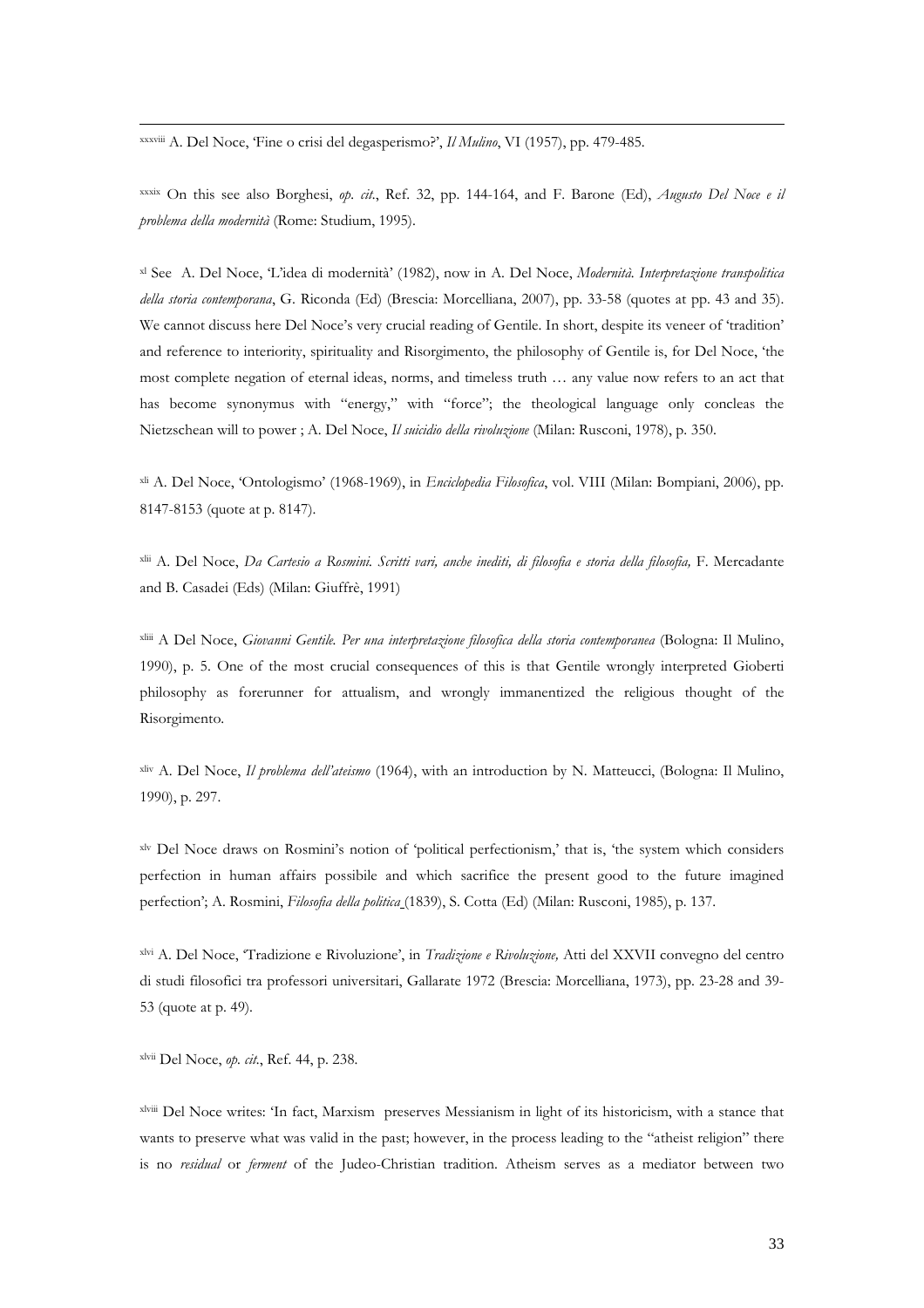$\overline{a}$ conceptions denying this tradition in its first assertion – the idea of the dialectic, linked to the mortality of the finite and to the Hegelian reversal of the theme of sin, and the idea of Revolution. To interpret Marxism, for its "theological" aspect of its philosophy of history, as a messianic transfiguration of Hegelianism, and not as a logical-rational process that brings Hegelism to its consequential extreme, represents in my view an extreme misunderstanding; Del Noce, *Ibid.*, p. 64 (note 57), emphasis in original.

xlix A. Del Noce, *Riforma cattolica e filosofia moderna*, vol. I: *Cartesio* (Bologna: Il Mulino, 1965).

<sup>l</sup> For Maritain's reading of Descartes see J. Maritain, *The Dream of Descartes*, *together with some other essays*, tr. M. L. Anderson (New York: Philosophical Library, 1944); J. Maritain, *The Range of Reason* (London: Geoffrey Bles, 1953). For a related discussion of Descartes see B. Thomassen, *Liminality and the Modern: Living Through the In-Between* (Farnham: Ashgate, 2014), pp. 120-126 .

<sup>li</sup> Del Noce had not been completely indifferent to 'Catholic progressivism' in the years of the war. Between 1942 and 1943, thanks also to the encounter with the Catholic-Comunist Franco Rodano, Del Noce was attracted by Marxism and by the Italian Christian Left: 'Marx rightly understood that religion was impossible in bourgeois society; this, and only this, is the point of agreement between a Catholic and a Marxist'; see 'Pensieri per un saggio sulla categoria di schiavitù' (1943) now in Del Noce, *op. cit.*, Ref. 26, p. 178. On the relationship between Del Noce and Rodano from the 1940s to the late 1970s, and Del Noce's criticism of Rodano see Del Noce, *op. cit.*, Ref. 15.

lii A. Del Noce, 'Pensiero cristiano e comunismo: "inveramento" o "risposta a sfida"?', *Il Mulino*, VII (1958), pp. 307-318. The idea of a 'Risorgimento filosofico' or a Risorgimento as a philosophical category is of the most crucial importance in Del Noce's thought, a kind of creative restoration pitted against both the utopian revolution aiming at destroying traditional values and the reactionary restoration aiming at the sheer return to the past; see A. Del Noce, 'Rosmini e la categoria filosofica-politica di Risorgimento' (1983), [www.cattedrarosmini.org](http://www.cattedrarosmini.org/) (last accessed: 2 June 2015).

liii Del Noce, *op. cit.,* Ref. 38, p. 485. For Del Noce's critique of the DC after De Gasperi see A. Del Noce, 'Fanfani: il politico dell'Università Cattolica', *Il Mulino*, IX (1960), pp. 81-89.

liv A. Del Noce, 'Ideologia socialista e fronte popolare', *L'Ordine Civile*, I (3), 25 July 1959, pp. 1-3.

lv A. Del Noce, 'La potenza ideologica del marxismo e la possibilità del successo del comunismo in Italia per via democratica', in A. Del Noce, *I cattolici e il progressismo*, with a preface by R. Buttiglione, B. Casadei (Ed) (Milan: Mondadori 1994), pp. 45-92.

lvi Interestingly enough, it was this perspective that enabled del Noce, in 1975, to prize Pier Paolo Pasolini as the most lucid interpreter of the new totalitarianism of dissolution.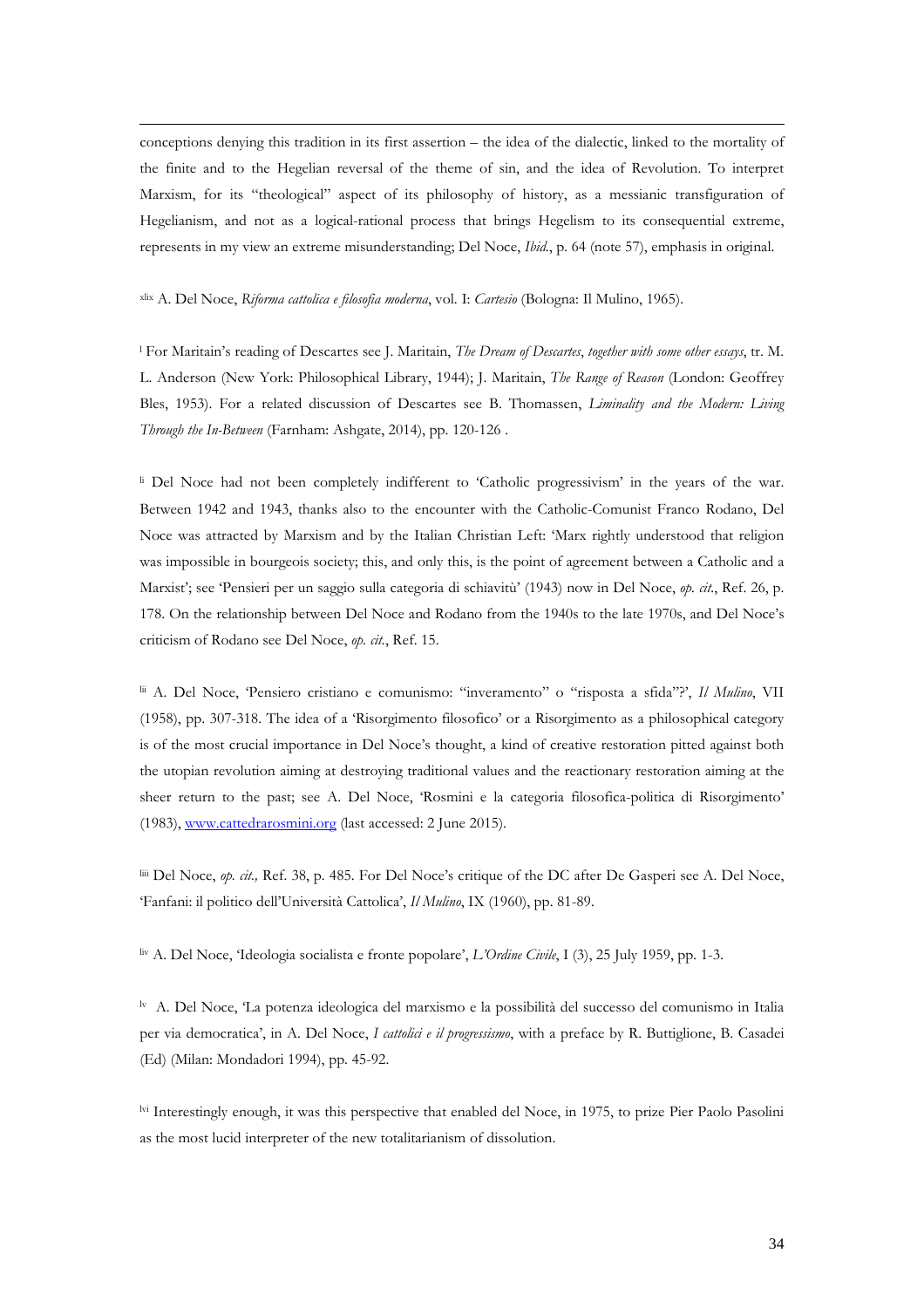lvii E. Voegelin, *La Nuova Scienza della Politica*, tr. R. Pavetto, with an introduction by A. Del Noce (Turin: Borla, 1968). The book, which collected Voegelin's Walgreen Lectures at the University of Chicago, was first published in 1952. On Del Noce and Voegelin see P. Armellini, 'Del Noce lettore di Voegelin: la critica della modernità', in G. F. Lami *Lo Stato degli studi voegeliniani: a cinquant'anni da Ordine e Storia*, edited by G. F. Lami. Milan: Franco Angeli, 2011), pp. 215-248; G. F. Lami, 'Dall'idea di modernità all'idea di gnosi', in G. F. Lami (Ed.) *Filosofi cattolici del Novecento: La tradizione in Augusto Del Noce* (Milan: Franco Angeli, 2009), pp. 111-121; see also Bjørn Thomassen and Rosario Forlenza, 'Voegelin's Impact on the Italian Response to Modernity: The Parallel Life-Works of Augusto Del Noce and Eric Voegelin', *VoegelinView*, November 26, 2014, at [http://voegelinview.com/voegelins-impact-italian-response](http://voegelinview.com/voegelins-impact-italian-response-modernity-parallel-life-works-augusto-del-noce-eric-voegelin/)[modernity-parallel-life-works-augusto-del-noce-eric-voegelin/](http://voegelinview.com/voegelins-impact-italian-response-modernity-parallel-life-works-augusto-del-noce-eric-voegelin/) (last consulted: 6 June 2015).

lviii A. Del Noce, 'Eric Voegelin e la crisi dell'idea di modernità,' introduction to E. Voegelin, *op. cit.*, Ref. 57, pp. 7-34 (quote at p. 18); see also A. Del Noce, *op. cit.*, Ref. 1; A. Dl Noce, 'Violenza e secolarizzazione della gnosi', in *Violenza. Una ricera per comprendere*, XXXIV convegno del Centro di studi filosofici di Gallarate, 19-21 aprile 1979 (Brescia: Morcelliana, 1980), pp. 195-216; A. Del Noce, *Secolarizzazione e crisi della modernità* (Naples: ESI, 1981)

lix On Del Noce's explicit endorsement of Voegelin's analysis of the Marxist *fragenverbot*, and how this prohibition paves the way for a 'total revolution,' i.e. totalitarianism writ large, see A. Del Noce, *I caratteri generali del pensiero politico contemporaneo*, I, *Lezioni sul marxismo* (Milan: Giuffrè Editore, 1972), pp. 44-45.

<sup>1x</sup> On Del Noce's view on totalitarianism see G. Ceci, 'Del Noce critico del totalitarismo', in Ceci and Cedroni, *op. cit.*, Ref. 4, pp. 65-94.

lxi The term 'società opulenta' appeared first in Del Noce's 1963 'Appunti sull'irreligione occidentale' later collected in *Il problema dell'ateismo*. The concept derives from Rodano with whom, from 1960 to 1967, Del Noce re-established the intense intellectual relationship that had been interrupted in 1945. See also M. Borghesi, *op. cit.*, Ref. 32, pp. 269-309.

lxii A. Del Noce, *op. cit.*, Ref. 1, p. 14

 $\overline{a}$ 

lxiii N. Bobbio, 'Del Noce, filosofo dell'antimoderno', *Società e Cultura*: special section of *La Stampa*, 2 January 1990; N. Bobbio, 'Io e Augusto Del Noce', *Il Nuovo Areopago*, 9 (1990), pp. 74-79; N. Bobbio, 'I miei conti con Del Noce', *La Stampa*, 31 December 1991; A. Del Noce and N. Bobbio, 'Dialogo sul male assoluto', *Micromega*, 1 (1990), pp. 231-237.

lxiv Such as Müller, *op. cit.*, Ref. 6, pp. 132-143; see also J-W. Müller, 'Towards a New History of Christian Democracy', *Journal of Political Ideologies*, 18 (2013), pp. 243-255; and, for a discussion focused specifically on Italy, J-W. Müller, 'The Paradoxes of Post-War Italian Political Thought', *History of European Ideas*, 39 (2013), pp. 79-102 (esp. pp. 84-89).